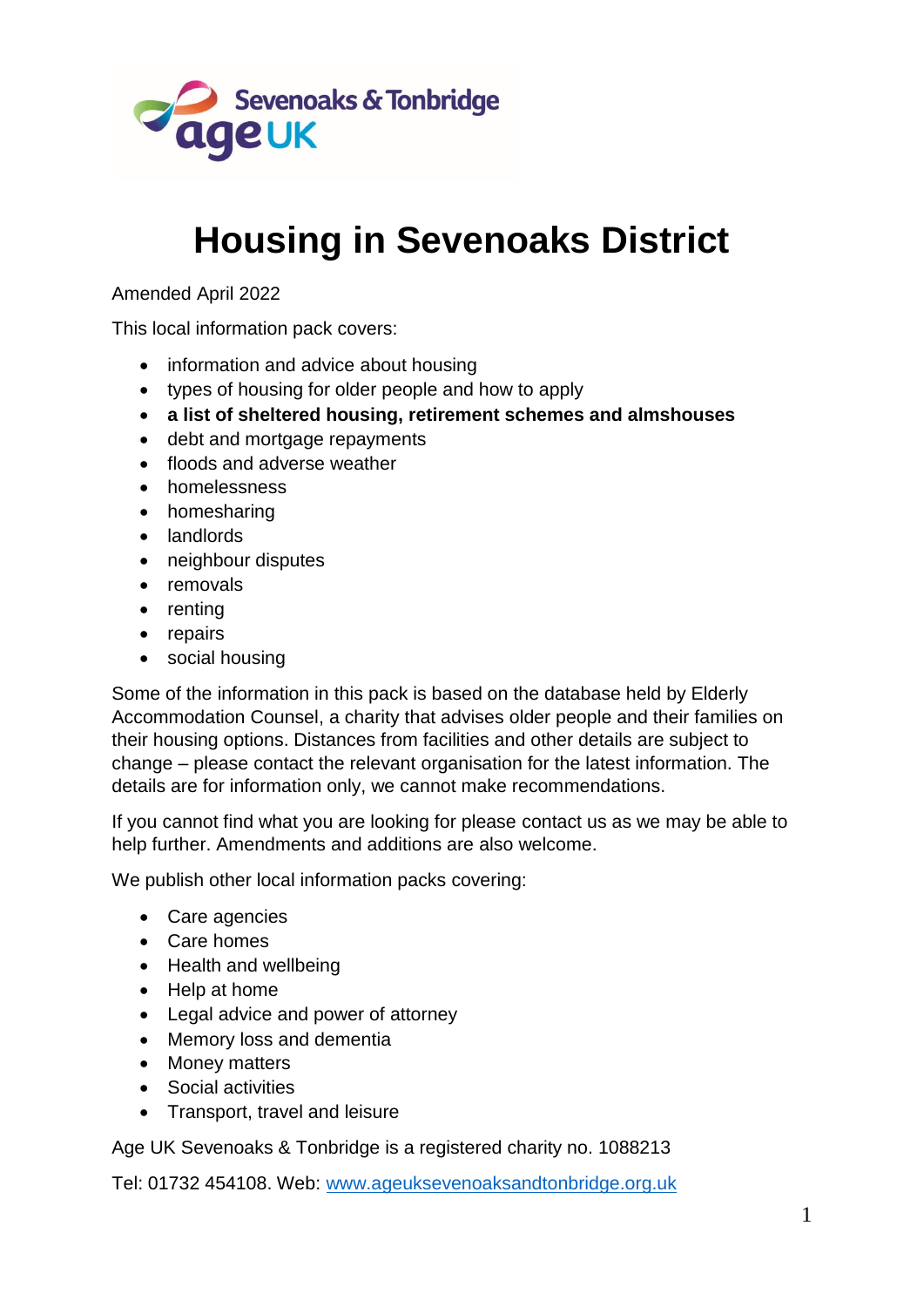## **Contents**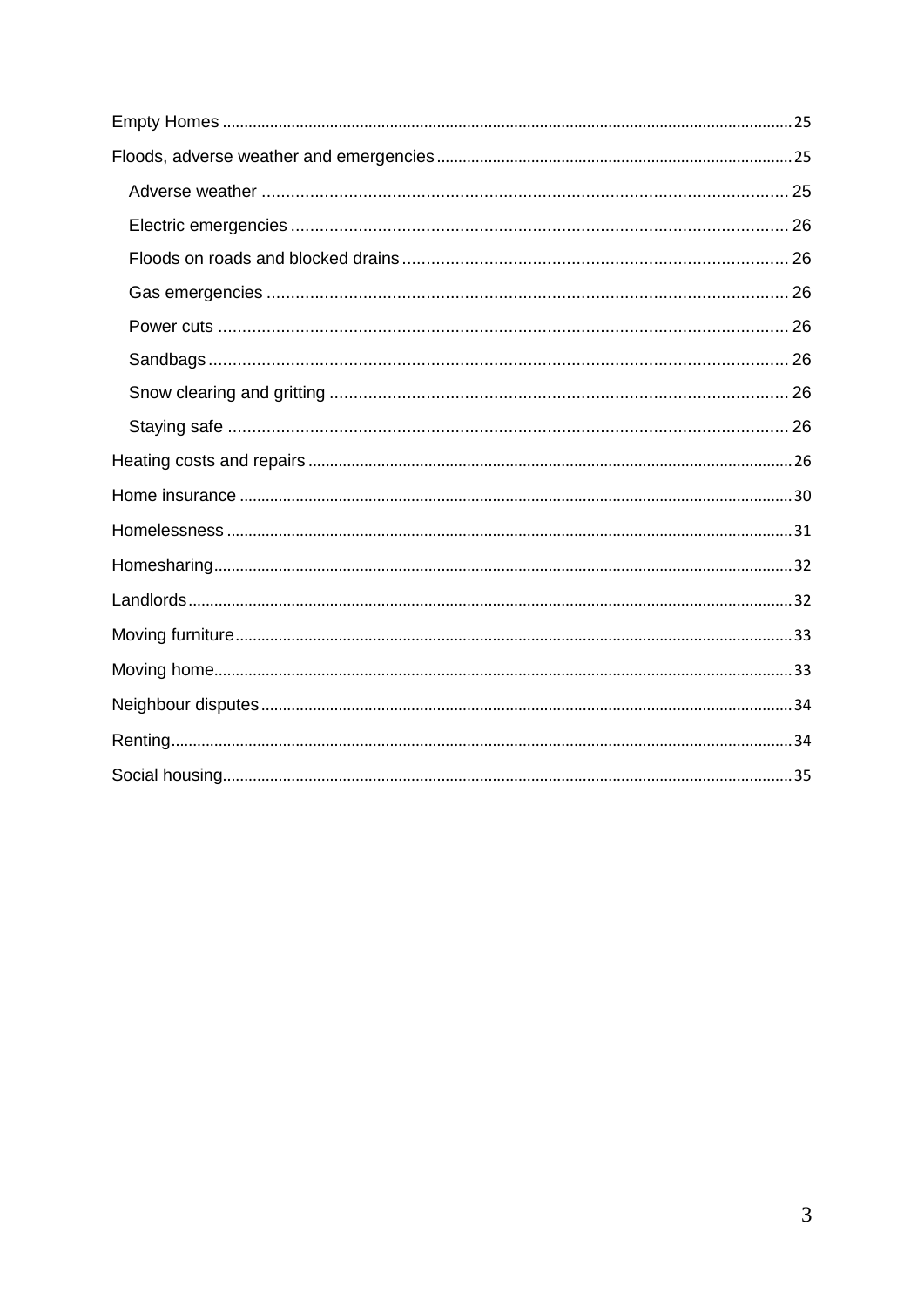## **Information and advice on housing**

## **Age UK**

We provide many different services: Free information and advice

- Age UK in Sevenoaks. We can help you at our office or we may be able to visit you Tel: 01732 454108
- a general information quide to your housing options (available by phoning 0800 169 6565)
- a detailed factsheet on sheltered housing provided by social landlords on behalf of local councils (also available by phoning 0800 169 6565)
- Citizens' Advice can also help you. Free phone advice Monday-Friday 9am-5pm. Some office appointments may be possible.
	- o Sevenoaks, Swanley, New Ash Green and Otford Tel: 0808 278 7810
- o Edenbridge and Westerham Tel: 0808 278 7962

Day centres and lunch clubs (transport may be available)

- Sevenoaks area. Hollybush Day Centre Tel: 01732 741558
- Swanley area. Try the Cottage Community Tel: 01474 879473 or Age UK North West Kent Tel: 01474 564898

Adaptations, aids and equipment (Age UK's Your Home co-ordinator)

- James Keast Tel: 07864 959141
- Home bathing
	- Edenbridge, Sevenoaks and Westerham areas. Ask Kathy in Independent Living Support at Age UK Tel: 01732 454108 to put you in touch with people

 Swanley area. Try Age UK North West Kent Tel: 01474 564898 Chiropody and toenail cutting

- Sevenoaks area. Hollybush Day Centre Tel: 01732 741558
- Swanley area. Try Age UK North West Kent Tel: 01474 564898 Independent Living Support (help with housework, shopping, gardening etc)
	- Edenbridge, Sevenoaks and Westerham areas. Tel: 01732 454108
- Swanley area. Try Age UK North West Kent Tel: 01474 564898 **Handyperson** 
	- Edenbridge, Sevenoaks and Westerham areas. Not available

 Swanley area. Try Age UK North West Kent Tel: 01474 564898 Befriending (volunteers who can drop in for a chat)

- Edenbridge, Sevenoaks and Westerham areas. Tel: 01732 454108
- Swanley area. Try Age UK North West Kent Tel: 01474 564898

Dementia support (personalized activities to provide stimulation)

Edenbridge, Sevenoaks and Westerham areas. Tel: 01732 454108

 Swanley area. Try Age UK North West Kent Tel: 01474 564898 Escorted hospital appointments

Edenbridge, Sevenoaks and Westerham areas. Not available

 Swanley area. Try Age UK North West Kent Tel: 01474 564898 Meals on wheels

- Edenbridge, Sevenoaks and Westerham areas. Not available
- Swanley area. Try Age UK North West Kent Tel: 01474 564898

## **Citizens Advice**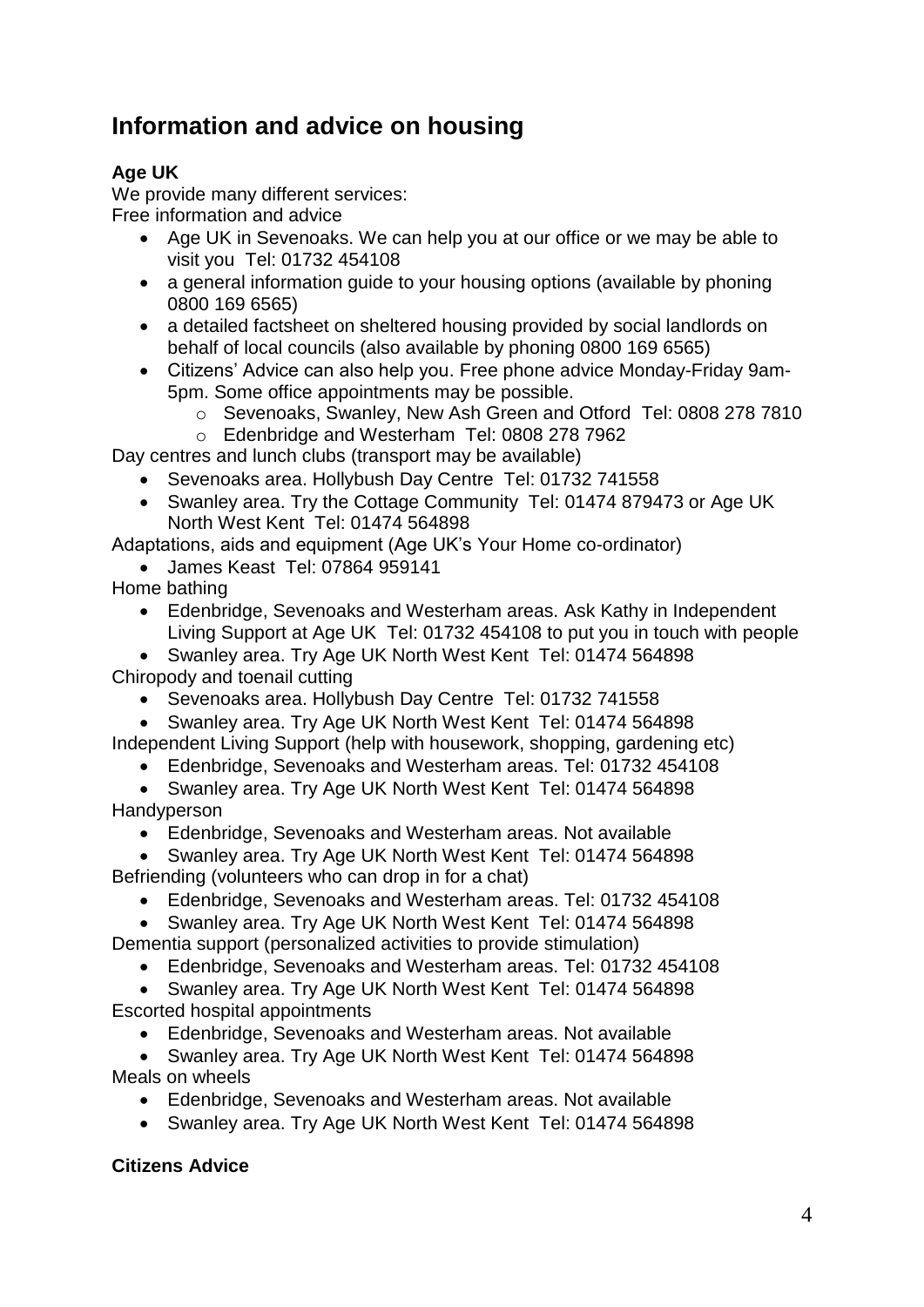Free phone advice Monday-Friday 9am-5pm. Some office appointments may be possible.

- Sevenoaks, Swanley, New Ash Green and Otford Tel: 0808 278 7810
- Edenbridge and Westerham Tel: 0808 278 7962

### **Community Navigators**

Free information and advice on finding the right sort of home. Contact INVOLVE Tel: 0300 081 0005 Email: communitynavigation@involvekent.org.uk If you live in the Swanley area contact IMAGO Tel: 0300 011 1965 Email: navigation@imago.community

### **Domestic Abuse Support Services in Kent & Medway**

Safe refuge accommodation and adaptations to make the home safer by creating "sanctuaries" within the home. Tel: 0808 168 9276 Web: www.domesticabuseservices.org.uk

### **Domestic Abuse Volunteer Support Services (DAVSS)**

PO Box 530, Tunbridge Wells TN2 9TB Tel: 01892 570538 (Helpline open Monday to Friday 10am to 1pm; can leave a message at other times) Email: office@davss.org.uk Web: www.davss.org.uk

This is the local helpline for men and women who are experiencing physical, sexual, emotional or financial abuse from current or former partners or other family members.

### **Dove Project**

Refuge spaces in the South East. Tel: 01702 300006

### **First Stop – Elderly Accommodation Counsel**

If you are not sure which option is most suitable and you want to talk through it then you can contact First Stop Advice for Older People. This is a service run by Elderly Accommodation Counsel, a charity that advises older people and their families on their housing options. They can help identify what potential difficulties an individual is facing and provide support on housing options available. You can phone them on 0800 377 7070 and leave a message requesting a callback from an advisor Email: [info@firststopcareadvice.org.uk](mailto:info@firststopadvice.org.uk) Web: [www.firststopcareadvice.org.uk](http://www.housingcare.org.uk/)

You can also search for retirement housing on their database at www.housingcare.org

### **Help to Buy Scheme**

Government scheme to make home ownership more of an option. New-build and resale homes may be available for shared ownership. Tel: 0333 321 4044 Email: helptobuyeastandsoutheast@bpha.org.uk Web: www.helptobuyese.org.uk

### **Housing Advice Teams**

The Housing Advice Team at your local council may be able to offer advice for people losing their homes, facing eviction, rough sleepers and general advice for people over 55. They can provide guidance on how to join the local housing register to rent social housing, how to apply for a housing association home, rural housing schemes, self-build and custom-build homes. Tel: 01732 227000. Email: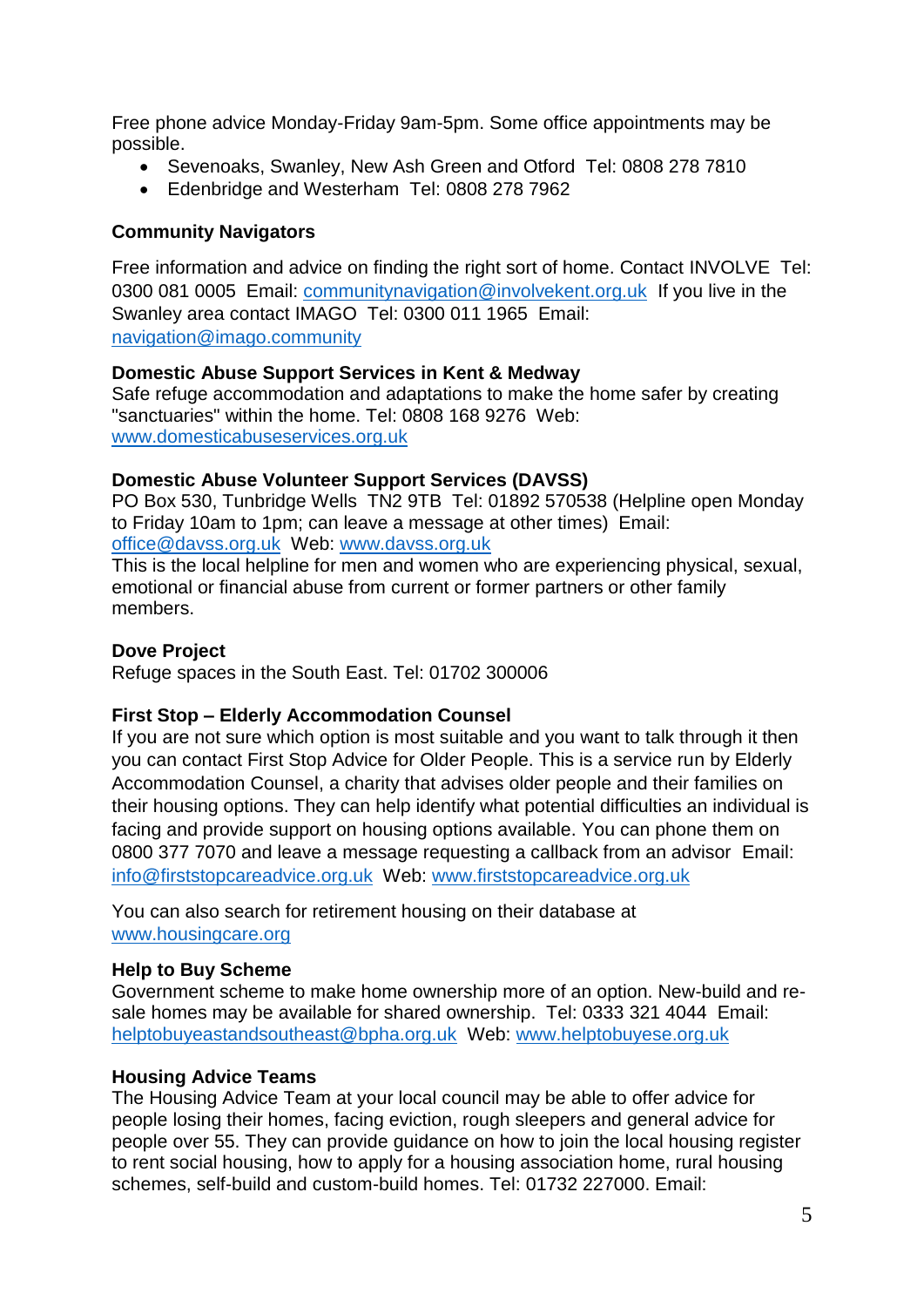[housing@sevenoaks.gov.uk](mailto:housing@sevenoaks.gov.uk) [lettings@sevenoaks.gov.uk](mailto:lettings@sevenoaks.gov.uk) [empty.homes@sevenoaks.gov.uk](mailto:empty.homes@sevenoaks.gov.uk) Web: [www.sevenoaks.gov.uk](http://www.sevenoaks.gov.uk/)

### **Independent Age**

6 Avonmore Rd, London W14 8RL Tel: 0800 319 6789, 020 7605 4200 Email: [advice@independentage.org](mailto:advice@independentage.org) Web: [www.independentage.org](http://www.independentage.org/)

- free telephone and email service offering advice (a similar service is also offered by Age UK)
- a publication on choosing a care home which also explores other housing options for later life
- befrienders for people who are lonely, isolated or living alone

### **Your Home co-ordinator**

Trained advisors can support you with housing issues. Contact James Keast. Tel: 07864 959141 Email: [jameskeast@ageuksevenoaksandtonbridge.org.uk](mailto:jameskeast@ageuksevenoaksandtonbridge.org.uk)

### **Orbit**

Build and provide a range of homes including rented and low-cost home ownership options. Tel: 0800 678 1221 Email: info@orbit.org.uk Web: www.orbit.org.uk

### **Refuge**

Safe houses for women and children escaping domestic violence. Tel: 0808 200 0247 Web: www.refuge.org.uk

### **Sevenoaks District Council HERO Advice Service**

Information and guidance on housing problems. Tel: 01732 227000 Email: [hero@sevenoaks.gov.uk](mailto:hero@sevenoaks.gov.uk) Web: [www.sevenoaks.gov.uk](http://www.sevenoaks.gov.uk/)

### **Sevenoaks District Seniors Action Forum**

If you would like to improve bus services to villages contact Sevenoaks District Seniors Action Forum who campaign on this and many other issues. Web: www.sdsaf.org

### **Shelter**

Tel: 0808 800 4444 Web: [www.shelter.org.uk](http://www.shelter.org.uk/) Legal advice on homelessness and all aspects of housing.

### **Social Services**

Tel: 03000 416161. Social Services provide many forms of support and you can ask for a free assessment of what support you might need and whether they might make any financial contribution. If you are looking after someone it may be quicker to get a free carer's assessment from INVOLVE Tel: 0300 081 0005 Email:

[communitynavigation@involvekent.org.uk](mailto:communitynavigation@involvekent.org.uk) Web: [www.involvekent.org.uk](http://www.involvekent.org.uk/) If you live in Swanley contact IMAGO Tel: 0300 011 1965 Email: [hello@imago.community](mailto:hello@imago.community)  Web: [www.imago.community](http://www.imago.community/)

### **Your local council**

Contact your local council to report:

- dangerous structures
- dangerous trees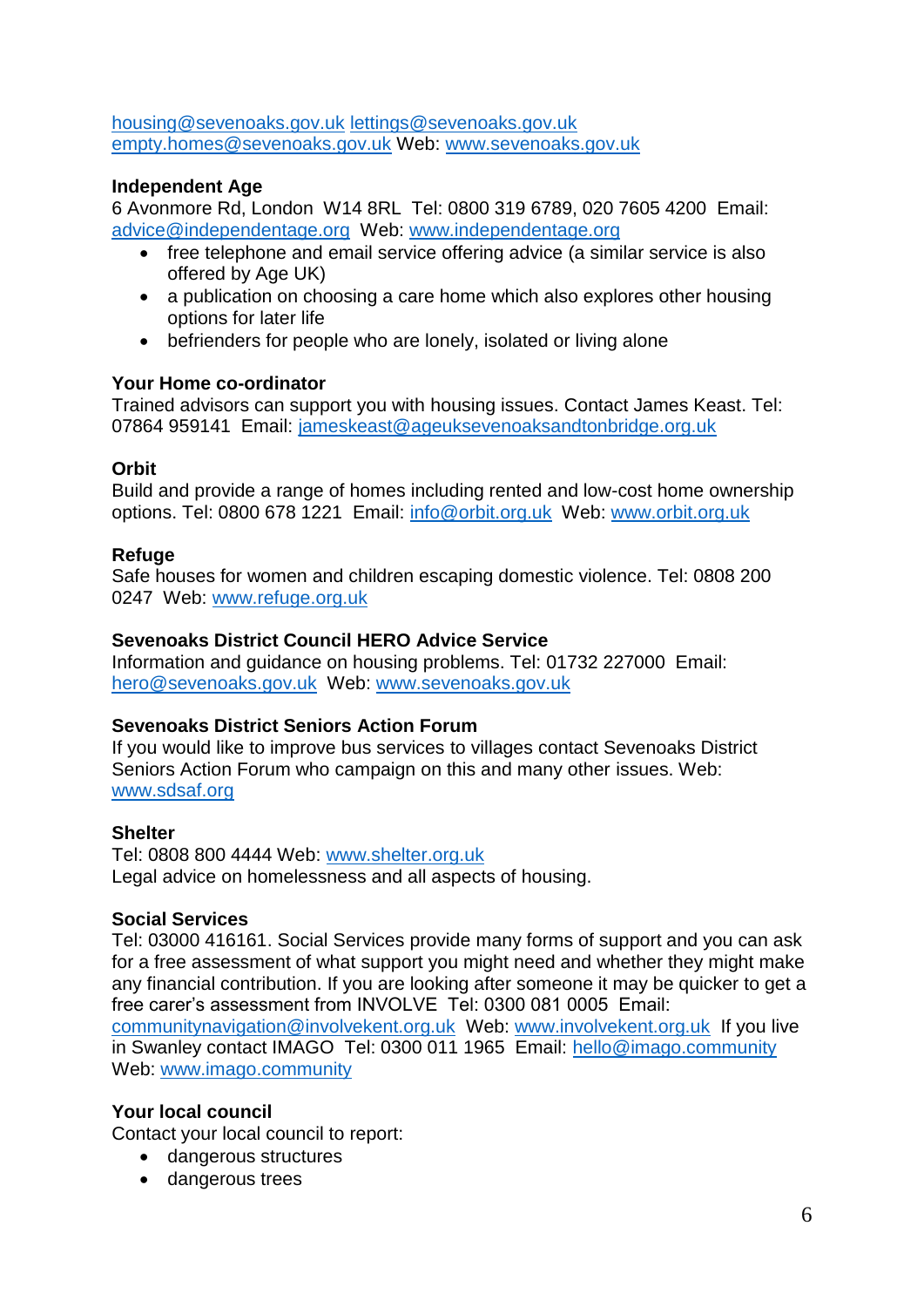- flooding and other major emergencies
- noise
- licensing issues
- fumes
- other environmental health complaints

## **Types of housing for older people**

The first thing to consider is what type of housing you are looking for. There are many types of housing for older people:

- age exclusive housing (for older people). There is usually an alarm system but no other support is provided and people are expected to live independently. Examples are some of the almshouses run by charities
- retirement housing (also known as sheltered housing or warden-assisted housing). This is the most common type of housing for older people. It usually has a warden or scheme manager although they may live off-site or there may be "floating support" with periodic visits from a member of staff
- enhanced sheltered housing where additional support is provided in some way. An example is Roman Court in Edenbridge. You need to check what they actually mean by this
- close care housing. This is retirement or sheltered housing which is on the same site as a care home. An example is Rockdale in Sevenoaks. You need to check what they actually mean by this
- extra care housing (also known as assisted living or housing-with-care) for people who can no longer live completely on their own. This may be for people who need a minimum of 3-4 hours per week care or support but do not need 24-hour complex medical supervision. Personal care may be available from their care agency or you can employ your own carers or have family carers if you prefer. Support may be available for other things such as housework, washing and ironing. Housing staff may be present on site 24 hours in case of emergencies. There may be additional charges for care and support. Examples are Hollybush Court in Sevenoaks and Kemsing Extra Care Housing. You need to check what they actually mean by this
- retirement villages. This is the luxury end of the spectrum. Support is available – at a cost. An example is Audley Care in Tunbridge Wells Tel: 01892 577174 Web: [www.audleyretirement.co.uk](http://www.audleyretirement.co.uk/)
- some organisations run their own housing for older people. For example, there is a Royal British Legion village in Aylesford offering homes for veterans and their families. Tel: 01622 795910 Email: living@rbli.co.uk

## **Housing schemes for older people elsewhere in the UK**

You can find details of other housing schemes on the Elderly Accommodation Counsel's database at: [www.housingcare.org](http://www.housingcare.org/)

## **How to apply**

Most housing for older people is either social housing (to rent) or leasehold housing (to buy)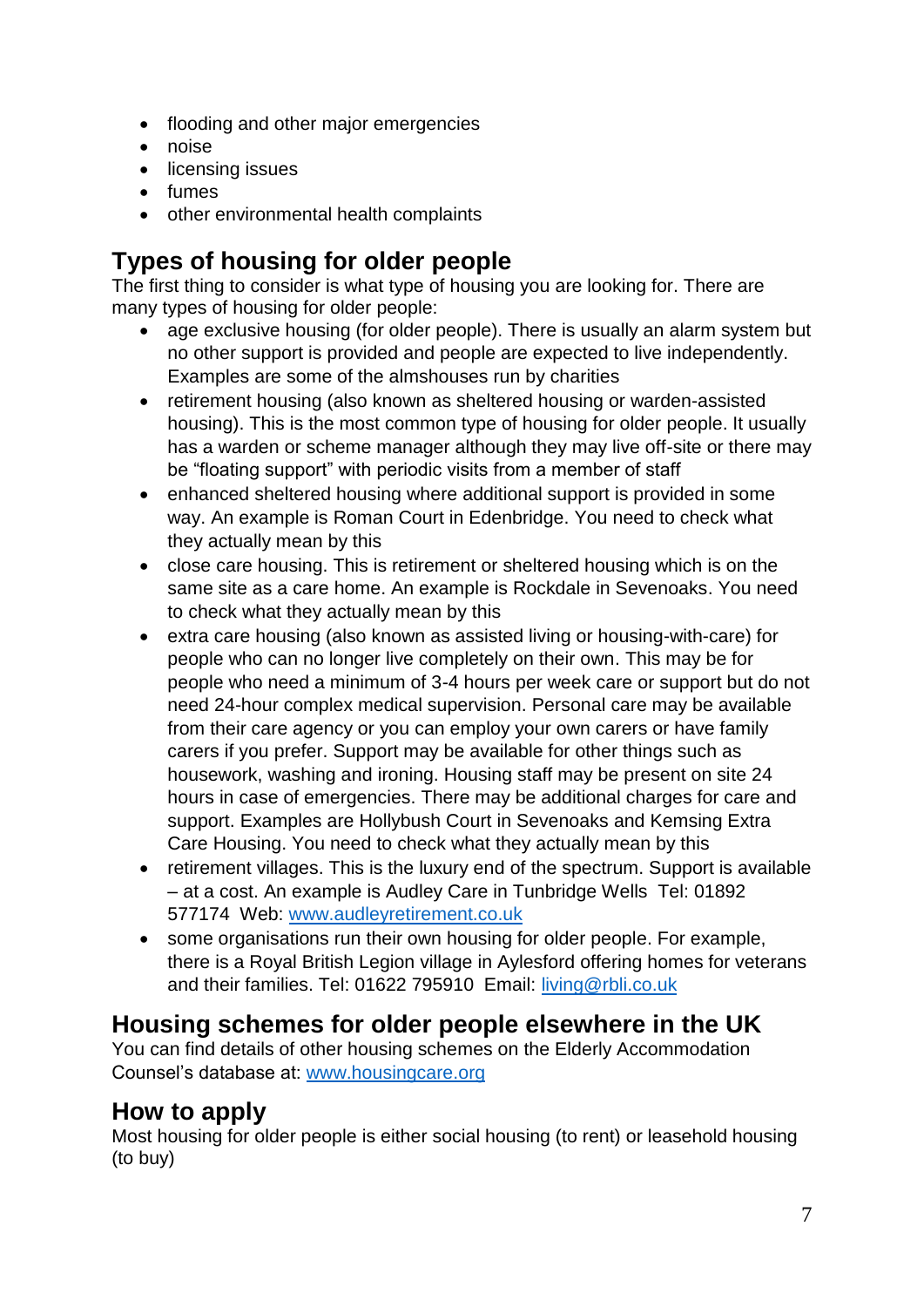The largest providers of social housing are housing associations who usually have a waiting list based on the council housing waiting list. If the housing is run by West Kent Housing or Moat Housing Association you must apply through the Kent Homechoice website: [www.kenthomechoice.org.uk](http://www.kenthomechoice.org.uk/)

If you do not have internet access or need help applying online and bidding online for properties there are a number of people who may be able to help you:

- there are public computers in libraries
- there is a public computer in West Kent Housing reception (100 London Rd, Sevenoaks) and reception staff may be able to help you use it
- phone Community Navigators to see if they can help you. Contact INVOLVE Tel: 0300 081 0005 Email: communitynavigation@involvekent.org.uk If you live in the Swanley area contact IMAGO Tel: 0300 011 1965 Email: navigation@imago.community
- phone Moat Housing on 0300 323 0011 and ask if they can help you
- phone Sevenoaks District Council on 01732 227000 and ask if their HERO Advice Service can help you
- Citizens' Advice may be able to help. Free phone advice Monday-Friday 9am-5pm. Some office appointments may be possible.
	- o Sevenoaks, Swanley, New Ash Green and Otford Tel: 0808 278 7810 o Edenbridge and Westerham Tel: 0808 278 7962
- INVOLVE. Advocacy and help representing your views. Tel: 03000 810005
- The Advocacy People (formerly SEAP) may be able to help. PO Box 375, Hastings TN34 9HU Tel: 0330 440 9000 Email: [info@theadvocacypeople.co.uk](mailto:info@theadvocacypeople.co.uk) Web: [www.theadvocacypeople.co.uk](http://www.theadvocacypeople.co.uk/) May be able to do home visits.

However there are some other independent providers of social housing for older people (such as Rockdale or almshouses) where you can apply directly. You can also apply directly if you are buying leasehold housing or where housing is available for shared ownership. Age UK's Information & Advice Service may be able to help you fill in the forms for these schemes Tel: 01732 454108

## **Housing for older people to rent in Sevenoaks area**

## **Bat & Ball**

## **Fishers Oak**

Fishers Oak, Grove Rd, Bat & Ball, Sevenoaks TN14 5DA

- Age exclusive housing
- 8 one-bed flats. Built in 1990. Not wheelchair-adapted
- Community alarm service
- Garden
- People who have worked in pubs and couples have priority. Social activities are actively encouraged. **New residents accepted from 55 years of age**. Both cats & dogs generally accepted (subject to conditions). Flats occasionally available but waiting list was oversubscribed in 2019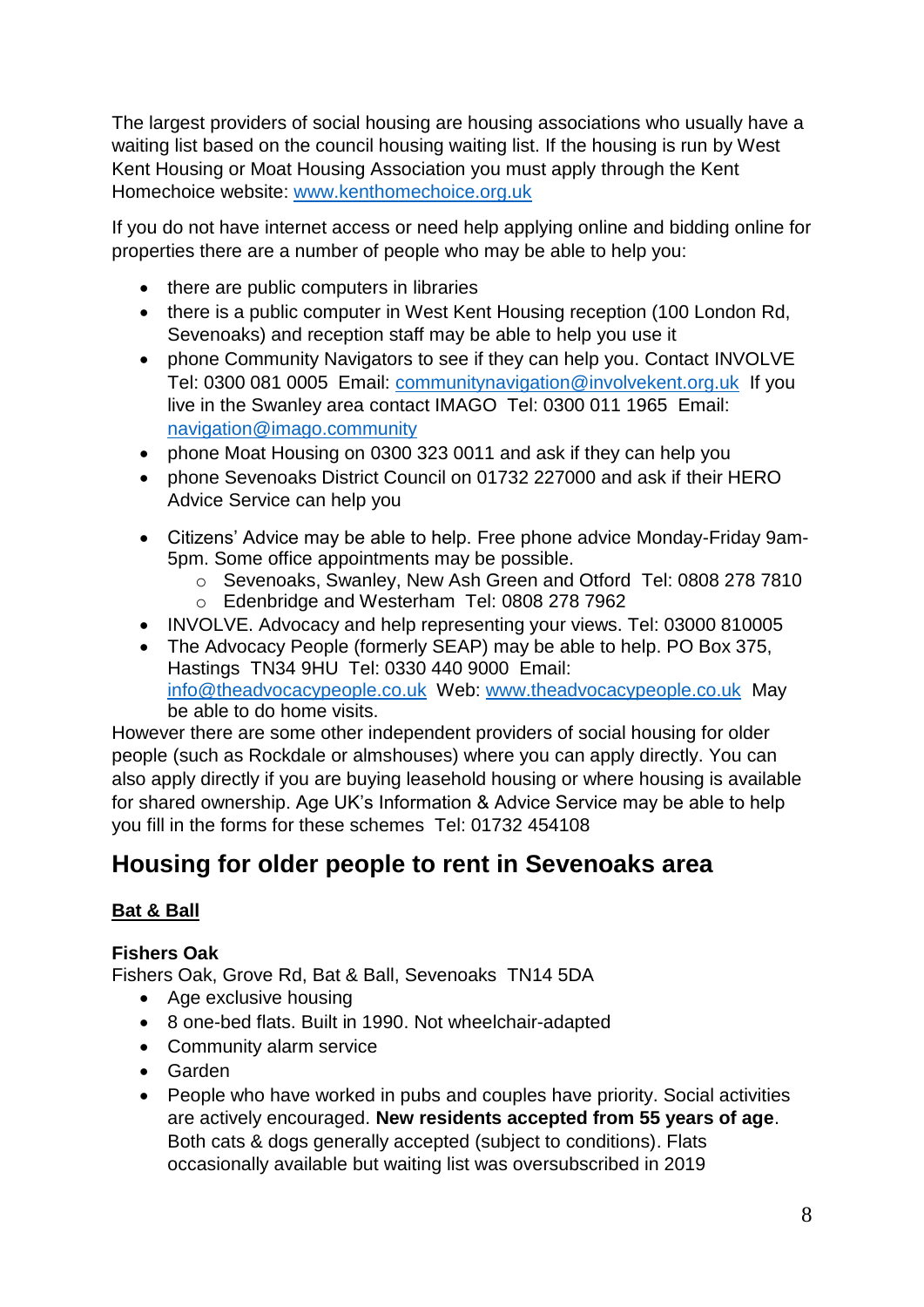- Shop & post office in Bat & Ball 0.2 miles; GP Sevenoaks (St John's) 1 mile; nearest town Sevenoaks 1.5 miles; bus stop 0.2 miles; 3 buses an hour to Sevenoaks
- Rent (social landlord) from Anchor Tel: 0800 020 9516

### **Garden Court**

Garden Court, Garden Rd, Bat & Ball, Sevenoaks TN13 3QR

- Age exclusive housing
- 24 one & two-bed flats
- Visiting management staff (a weekly visit from a Housing Officer) and community alarm service
- Shops (Bat & Ball) 0.4 miles; post office (Bat & Ball) 0.5 miles; GP Sevenoaks (St John's) 0.6 miles; nearest town Sevenoaks 1.5 miles; bus stop 0.2 miles; hourly buses to Sevenoaks
- Rent (social landlord) from West Kent Housing Association Tel: 01732 749400

## **Queens Drive**

Queen's Drive, Bat & Ball, Sevenoaks TN14 5DB

- Retirement/sheltered housing
- 20 one-bed flats. Built in 1977. Includes mobility standard properties
- Non-resident management staff (24 hours) and community alarm service
- Garden
- Access to site fairly easy but less so for less mobile people
- Shop & post office (Bat & Ball) 0.3 miles; GP Sevenoaks (St John's) 0.6 miles; nearest town Sevenoaks 1.5 miles; bus stop 0.1 miles; half-hourly buses to **Sevenoaks**
- Rent (social landlord) from West Kent Housing Association Tel: 01732 749400

## **Brasted**

## **Pym Orchard**

Pym Orchard, Brasted near Westerham TN16 1JT

- Retirement/sheltered housing
- 10 one-bedroom bungalows. Built in 1962. Includes mobility and wheelchair standard properties
- Non-resident management staff and community alarm service
- Garden
- Access to site fairly easy but less so for less mobile people
- Shop & GP (in village) 0.2 miles; post office (Sundridge) 0.7 miles; nearest town (Sevenoaks) 5 miles; bus stop 0.2 miles; hourly buses to Sundridge and **Sevenoaks**
- Both cats & dogs generally accepted
- Rent (social landlord) from West Kent Housing Association Tel: 01732 749400

## **Chiddingstone**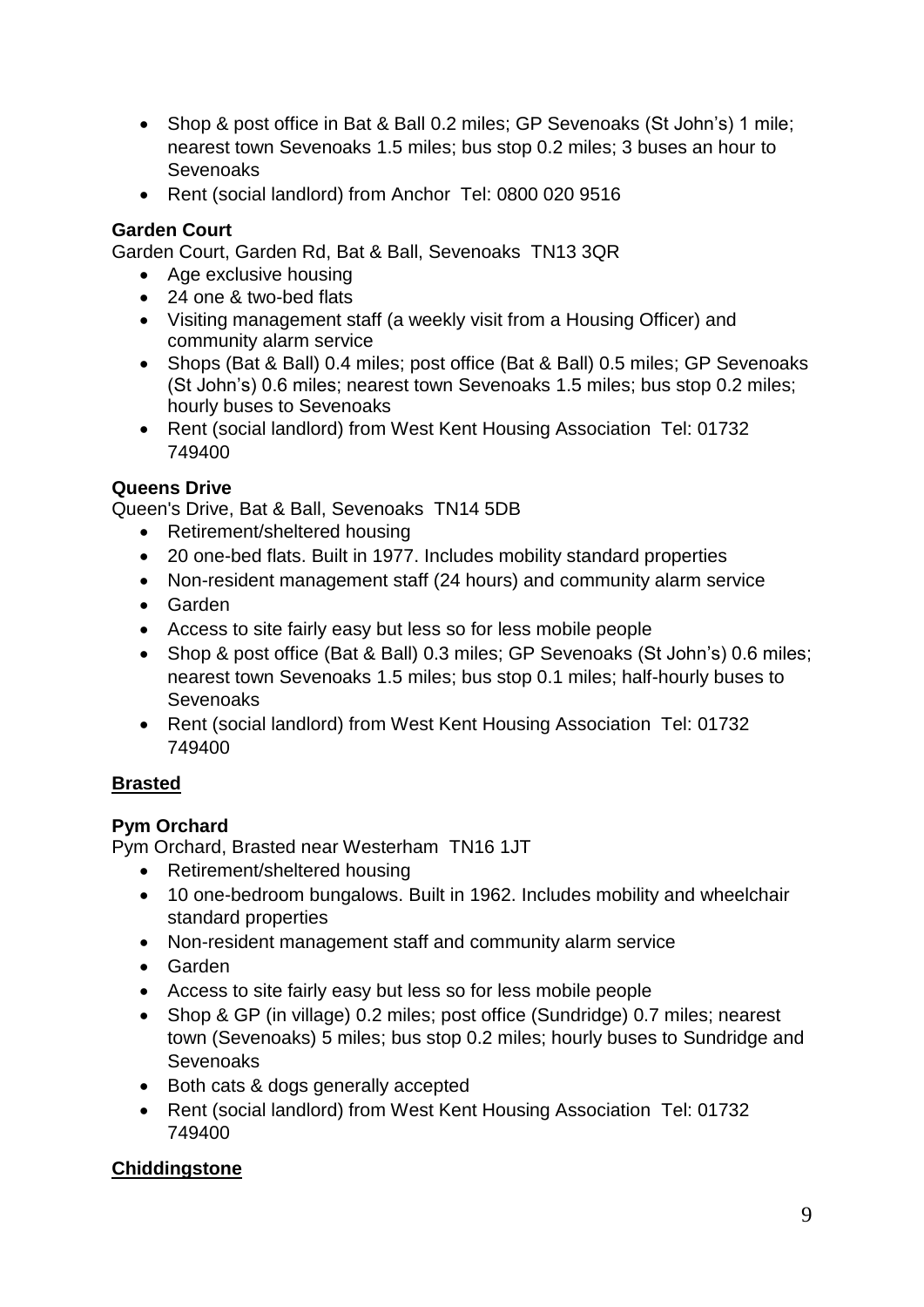### **Margaret Hyde Houses**

3-6 South Row, Wellers Town, Chiddingstone near Edenbridge TN8 7BG

- Age exclusive housing
- 4 one-bed flats & cottages. Built in 1839
- Access to site fairly easy
- Shop & post office (in village) 0.8 miles; GP (Edenbridge) 5 miles; nearest town (Edenbridge) 5 miles; may be occasional buses
- This almshouse charity caters for people from the Parish of Chiddingstone in the first instance, if no need in the Parish, this could be extended to Sevenoaks District Council area. Both cats & dogs generally accepted (but must not become a nuisance to residents)
- Rent (social landlord) from Margaret Hyde Charity Tel: 01892 870483

### **Chipstead**

### **Denesfield Court**

Denesfield Court, Homedean Rd, Chipstead TN13 2RU

- Age exclusive housing
- 16 studio & one-bed flats. Built in 1981
- Community alarm service
- Lounge, garden
- Access to site fairly easy
- Shop & post office (Riverhead) 1 mile; GP (Sevenoaks) 2 miles; nearest town (Sevenoaks) 2 miles; bus stop 350 feet; hourly buses to Riverhead and Sevenoaks
- **New residents accepted from 50 years of age**
- Rent (social landlord) from Moat Housing Association Tel: 0300 323 0011

### **Cowden**

### **Chantlers Mead**

Chantlers Mead, Cowden near Edenbridge TN8 7HU

- Retirement/sheltered housing
- 20 one-bed flats & bungalows. Built in 1966. Includes mobility standard properties
- Non-resident management staff and community alarm service
- Garden
- Access to site easy
- Shop, post office, GP (Edenbridge) 5 miles; nearest town (Edenbridge) 5 miles; bus stop 0.2 miles; occasional buses to Edenbridge or Tunbridge Wells
- Both cats & dogs generally accepted (in bungalows only)
- Rent (social landlord) from West Kent Housing Association Tel: 01732 749400

### **Dunton Green**

### **Hamlyn Court**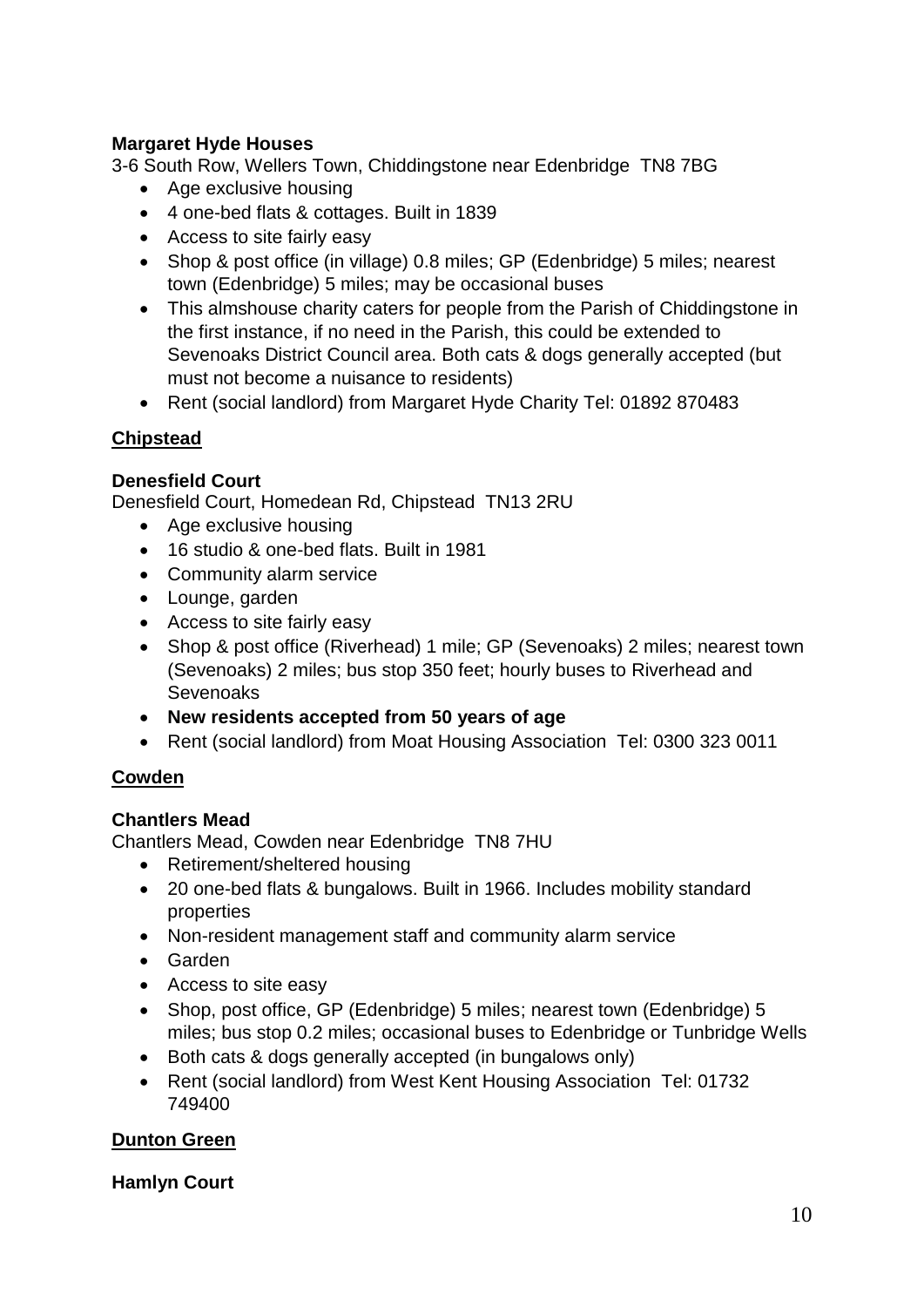Hamlyn Court, Darenth Lane, Dunton Green near Sevenoaks TN13 2XU

- Retirement/sheltered housing
- 40 one & two-bed flats. Built in 1991
- Visiting management staff (support provided by West Kent Housing Association), non-resident management staff and community alarm service
- Lift, lounge, laundry, guest facilities, garden
- Whole site accessible by wheelchair. Access to site easy
- Shop (Tesco) 0.2 miles; post office (Riverhead) 0.6 miles; GP (Sevenoaks) 2 miles; nearest town (Sevenoaks) 2 miles; bus stop 0.2 miles; 4 buses an hour to Riverhead and Sevenoaks
- Weekly social activities include bingo, darts, pool, outings and suppers organised by residents. **New residents accepted from 55 years of age**
- Rent (social landlord) from Moat Homes Ltd Tel: 0300 323 0011. £105.38 inclusive per week (cost in 2015)

## **Edenbridge**

### **Church St**

Church St, Edenbridge TN8 5BG

- Retirement/sheltered housing
- 6 one-bed bungalows. Built in 1968. Includes mobility standard properties
- Non-resident management staff and community alarm service
- Garden
- Access to site easy. Shop & post office 600 yards; town centre 600 yards; GP 1 mile; bus stop 0.3 miles; regular buses to Tunbridge Wells
- Both cats & dogs generally accepted
- Rent (social landlord) from West Kent Housing Association Tel: 01732 749400

## **Queens Court**

Queen's Court, Edenbridge TN8 6DN

- Retirement/sheltered housing
- 26 one-bed flats. Built in 1989. Includes mobility and wheelchair standard properties
- Non-resident management staff and community alarm service
- Lift, lounge, dining room, laundry, quest facilities, garden, hobby room, activities room, library, assisted bathing facility
- Kent Association for the Blind visit once a month
- Whole site accessible by wheelchair. Access to site fairly easy. Shop 50 yards; GP 75 yards; town centre 100 yards; post office 0.7 miles; bus stop 0.2 miles; regular buses to Edenbridge and Tunbridge Wells
- Weekly social activities. Both cats & dogs generally accepted, but not to be replaced
- Rent (social landlord) from West Kent Housing Association Tel: 01732 749400

### **The Plat**

The Plat, Edenbridge TN8 5BJ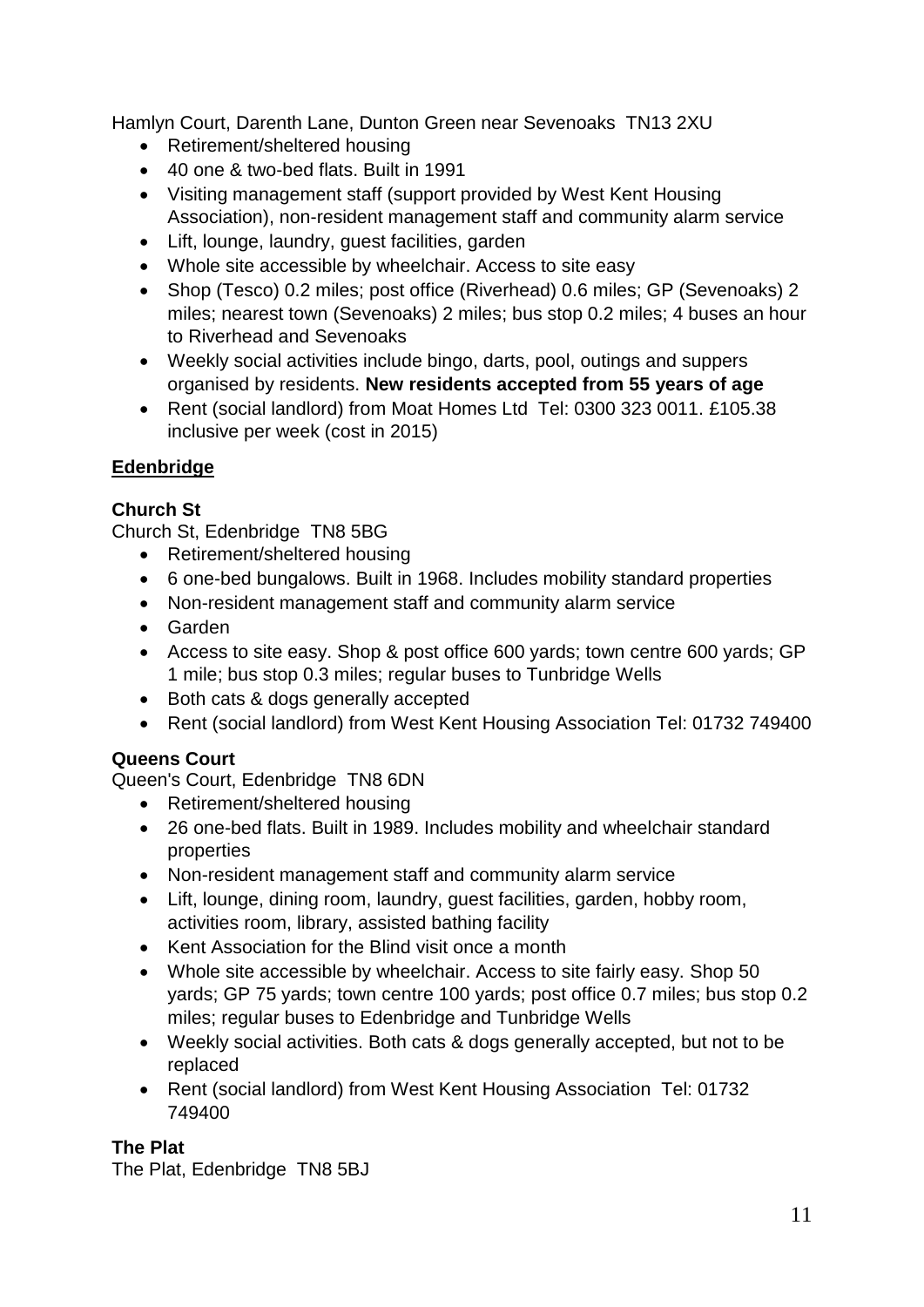- Retirement/sheltered housing
- 20 one & two-bed flats & bungalows. Built in 1968. Includes mobility and wheelchair standard properties
- Non-resident management staff and community alarm service
- Access to site easy. Distances: shop & post office 0.4 miles; town centre 0.5 miles; GP 1 mile; bus stop 0.4 miles; regular buses to Tunbridge Wells
- Both cats & dogs generally accepted (only in bungalows)
- Rent (social landlord) from West Kent Housing Association Tel: 01732 749400

## **Fordcombe**

### **Reeves Court**

Reeves Court, Fordcombe near Tunbridge Wells TN3 0RP

- Retirement/sheltered housing
- 5 one & two-bed flats. Built in 1972. Includes mobility standard properties
- Non-resident management staff and community alarm service
- Shop & post office (Speldhurst) 2.3 miles (Tunbridge Wells); GP (Tunbridge Wells) 5 miles; nearest town (Tunbridge Wells) 5 miles; may be occasional buses
- Rent (social landlord) from West Kent Housing Association Tel: 01732 749400

### **Holtye Common**

### **Countess of Thanet Almshouses**

Countess of Thanet Almshouses, Holtye Common near Cowden TN8 7EL

- Age exclusive housing
- 8 studio & one-bed flats& cottages. Built in 1892 and renovated in 1963
- Garden
- Access to site fairly easy. However the almshouses are fairly isolated in a hamlet so a car or ability to walk 1/2 mile to a bus is advisable. Shop & post office (Ashurst Wood) 4.1 miles; GP (Edenbridge) 6 miles; nearest town (Edenbridge) 5 miles; one bus a week to Sevenoaks
- This almshouse charity caters for retired older people who have had to leave tied accommodation. **New residents accepted from 50 years of age.** Both cats & dogs generally accepted
- Rent (social landlord) from Countess of Thanet Almshouses Tel:01342 850902

### **Kemsing**

### **Church Lane**

Church Lane, Kemsing TN15 6LU

- Retirement/sheltered housing
- 16 one-bed bungalows. Built in 1965. Includes mobility and wheelchair standard properties
- Non-resident management staff and community alarm service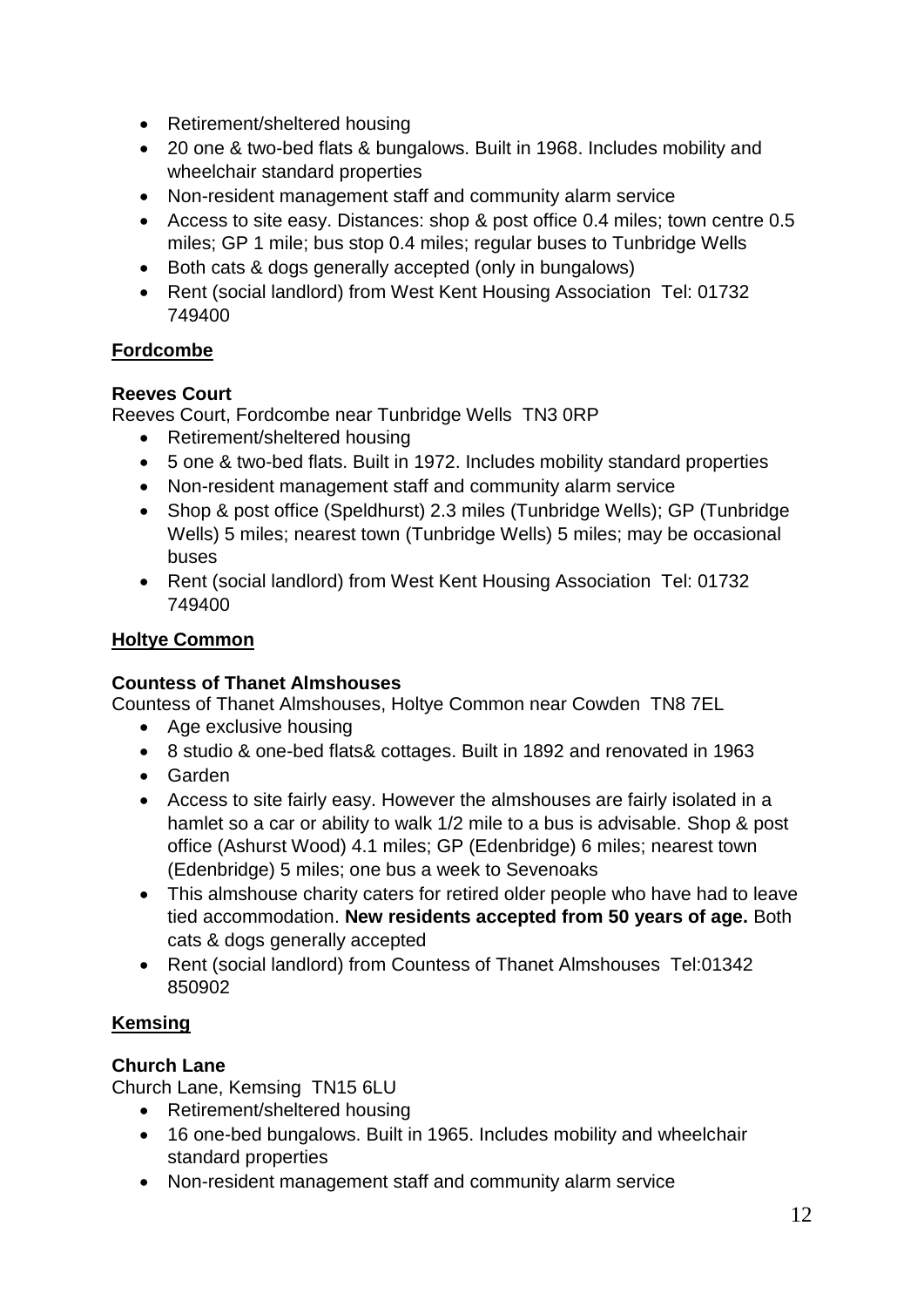- Garden
- Access to site fairly easy but less so for less mobile people. Shop & GP 440 yards; post office (Otford) 2.4 miles; nearest town (Sevenoaks) 3 miles; bus stop 0.3 miles; half-hourly buses to Sevenoaks
- Both cats & dogs generally accepted
- Rent (social landlord) from West Kent Housing Association Tel: 01732 749400

## **Kemsing Extra Care Housing**

Nightingale Rd, Kemsing

- Extra care housing
- 31 one-bed flats and 20 two-bed flats to rent and to buy. Opening late 2018.
- Carers available
- Lounge, restaurant, terrace/orangery, activity room, hair salon, therapy room
- Nearest town Sevenoaks with half-hourly bus service
- **New residents accepted from 55 years of age**
- Rent (social landlord) from Rapport Housing & Care Tel: 01634 729161

### **Mary Burrows Gardens**

Mary Burrows Gardens, Kemsing TN15 6LR

- Retirement/sheltered housing
- 4 one-bed flats & bungalows. Built in 1973. Includes mobility and wheelchair standard properties
- Non-resident management staff and community alarm service
- Garden
- Access to site fairly easy. Shop & GP 440 yards; post office (Otford) 2.3 miles; nearest town (Sevenoaks) 3 miles; bus stop 0.2 miles; half-hourly buses to Sevenoaks
- Both cats & dogs generally accepted (in bungalows only)
- Rent (social landlord) from West Kent Housing Association Tel: 01732 749400

## **Knockholt**

### **Hampton Cottages**

Hampton Cottages, Old London Rd, Knockholt TN14 7JW

- Age exclusive housing
- 10 cottages. Built in 1884 and renovated in 1992
- Community alarm service
- Shop & post office (Halstead) 1.1 miles; GP (Sevenoaks) 4 miles; nearest town (Sevenoaks) 4 miles; occasional buses to Sevenoaks and Orpington
- Rent (social landlord) from Hampton Cottages Charity Tel: 01959 533323

### **Leigh**

## **Charlotte Cottages**

Charlotte Cottages, High St, Leigh near Tonbridge TN11 8RH

• Retirement/sheltered housing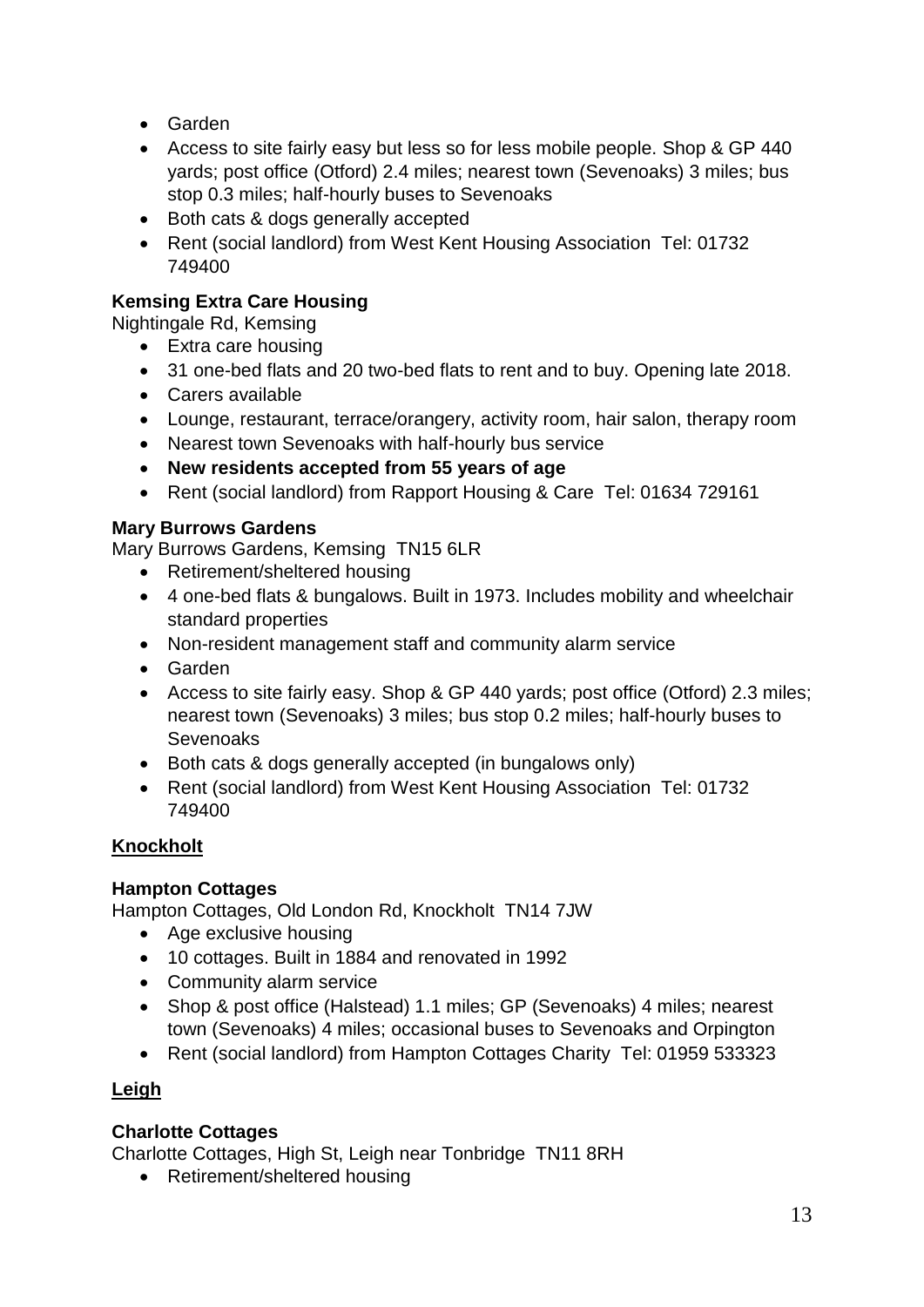- 4 one-bed bungalows. Built in 1963. Includes mobility standard properties
- Non-resident management staff and community alarm service
- Shop, post office & GP (in village) 500 feet; nearest town (Tonbridge) 2 miles; bus stop 300 feet; regular buses to Tonbridge
- Rent (social landlord) from West Kent Housing Association Tel: 01732 749400

### **Saxby Wood**

Saxby Wood, Leigh near Tonbridge TN11 8RR

- Retirement/sheltered housing
- 12 one-bed flats & bungalows. Built in 1969. Includes mobility standard properties
- Non-resident management staff and community alarm service
- Both cats & dogs generally accepted (in bungalows only)
- Shop, post office & GP (in village) 0.1 miles; nearest town (Tonbridge) 2 miles; bus stop 0.1 miles; regular buses to Tonbridge
- Rent (social landlord) from West Kent Housing Association Tel: 01732 749400

### **Otford**

### **Twitton Meadow**

Twitton Meadow, Otford near Sevenoaks TN14 5JP

- Age exclusive housing
- 16 one-bed flats & bungalows
- Access to site fairly easy but less so for less mobile people. Shop, post office & GP (in village) 1 mile; nearest town (Sevenoaks) 3 miles; bus stop 0.1 miles; occasional buses to Sevenoaks
- **New residents accepted from 60 years of age**. Both cats & dogs generally accepted
- Rent (social landlord) from Places for People Homes Tel: 0845 850 9571

### **Penshurst**

### **Forge Close**

Forge Close, Penshurst near Tonbridge TN11 8DA

- Retirement/sheltered housing
- 10 one-bed bungalows. Built in 1956. Includes mobility standard properties
- Non-resident management staff and community alarm service
- Both cats & dogs generally accepted
- Shop, post office & GP (in village) 250 feet; nearest town (Tonbridge) 4 miles; bus stop 500 feet; regular buses to Edenbridge and Tunbridge Wells
- Rent (social landlord) from West Kent Housing Association Tel: 01732 749400

### **Old Almshouses**

Old Almshouses, Rogues Hill near Penshurst TN11 8BD

• Age exclusive housing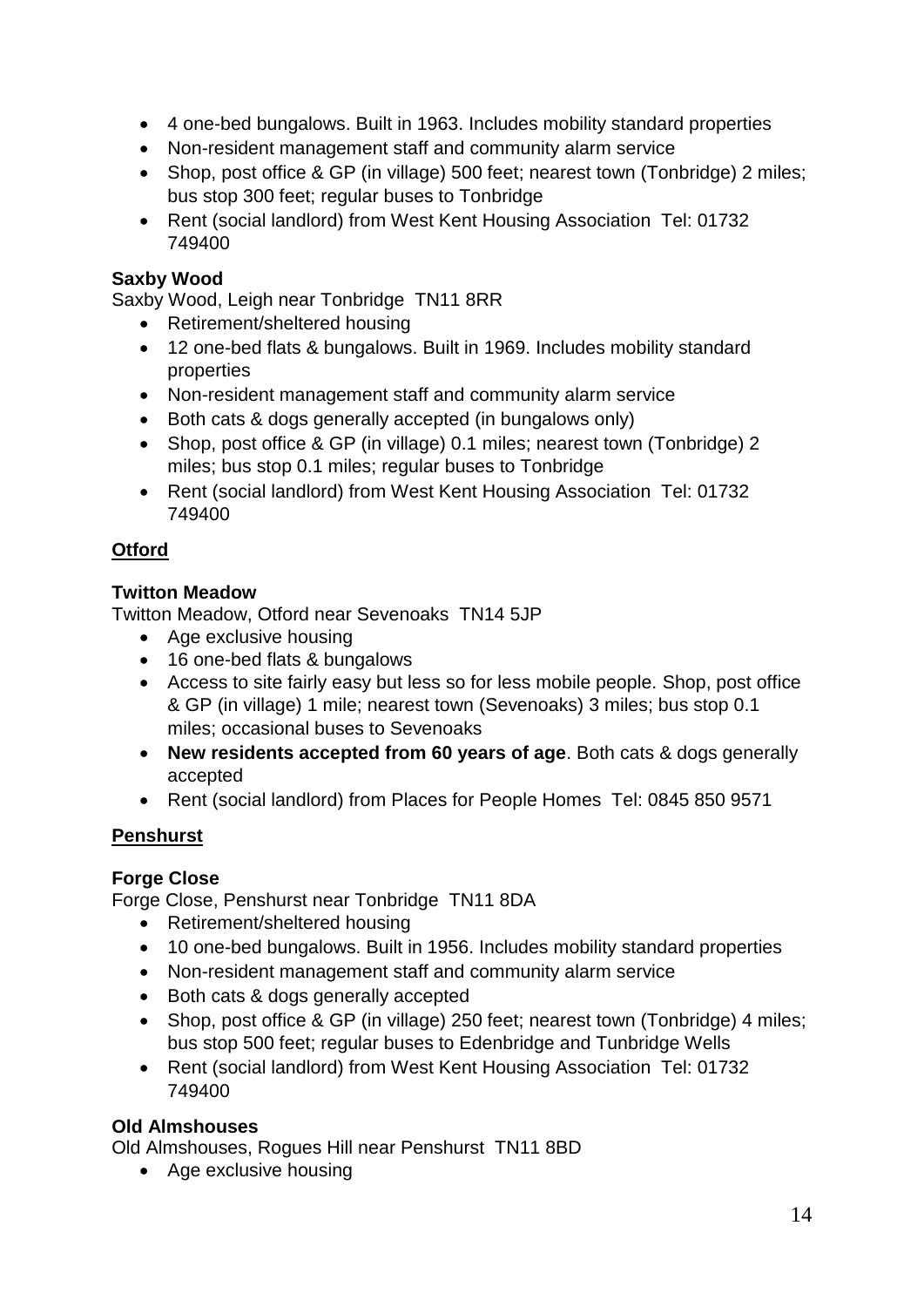- 6 studio flats. Built in 1833 and renovated in 1979. Includes mobility standard properties
- Community alarm service
- Garden
- Access to site fairly easy. Shop, post office & GP (in village) 0.4 miles; nearest town (Tonbridge) 4 miles; bus stop 0.4 miles; regular buses to Edenbridge and Tunbridge Wells
- This almshouse charity caters for people who have lived in the Parish of Penshurst & Fordcombe for no less than 2 years
- Rent (social landlord) from Penshurst Almshouses Tel:01892 870619

## **Seal**

## **Bentleys Bungalows**

Bentleys Bungalows, Childsbridge Lane, Seal near Sevenoaks TN15 0BU

- Retirement/sheltered housing
- 8 one-bed bungalows. Built in 1955. Includes mobility standard properties
- Non-resident management staff and community alarm service
- Garden
- Access to site fairly easy. Shop (in village) 0.5 miles; post office (Bat & Ball) 1.5 miles; GP (Kemsing) 2 miles; nearest town (Sevenoaks) 3 miles; bus stop 100 feet; 3 buses an hour to Sevenoaks
- Both cats & dogs generally accepted
- Rent (social landlord) from West Kent Housing Association Tel: 01732 749400

## **Church St**

Church St, Seal near Sevenoaks TN15 0AS

- Retirement/sheltered housing
- 4 one-bed flats. Built in 1970. Includes mobility standard properties
- Non-resident management staff and community alarm service
- Access to site easy but less so for less mobile people. Shop 50 yards; post office (Bat & Ball) 1.2 miles; GP (Kemsing) 2 miles; nearest town (Sevenoaks) 2 miles; bus stop 0.1 miles; 3 buses an hour to Sevenoaks
- Rent (social landlord) from West Kent Housing Association Tel: 01732 749400

## **Johnson's Court**

Johnson's Court, School Lane, Seal near Sevenoaks TN15 0BE

- Age exclusive housing
- 24 one & two-bed flats. Built in 1991
- Community alarm service
- Lift, garden
- Access to site easy. Shop 200 yards; post office 1.2 miles; GP Sevenoaks (St John's) 1.5 miles; nearest town (Sevenoaks) 2 miles; bus stop 500 feet; 3 buses an hour to Sevenoaks
- **New residents accepted from 55 years of age**
- Shared Ownership from Moat Homes Ltd Tel: 0300 323 0011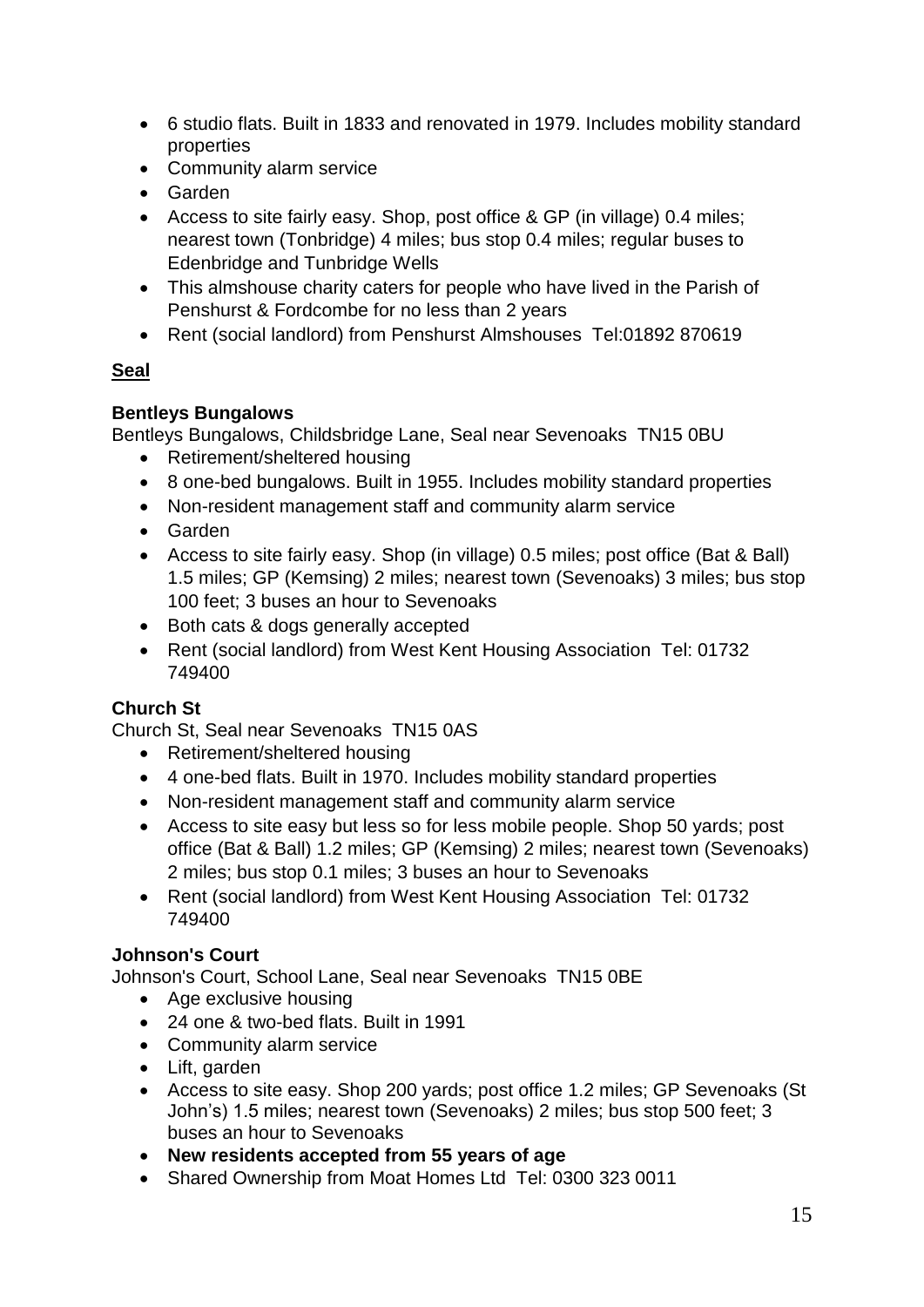Each home is available on a shared ownership basis. This means that you purchase a share in a one or two bedroom apartment. The share is between 25% and 75% of the full market value, and is purchased using existing savings. You then pay a rent and service charge on the share that you do not own. This scheme is for people that are unable to afford to purchase a home outright. We may also be able to assist you if you are looking to downsize and utilise sales proceeds to fund some living costs (however this will be assessed on an individual basis).

### **Knox Court**

Knox Court, Middle Lane, Seal near Sevenoaks TN15 0DS

- Retirement/sheltered housing
- 14 one-bed flats. Built in 1983. Includes mobility standard properties
- Non-resident management staff and community alarm service
- Access to site easy but less so for less mobile people. Shop 50 yards; post office (Bat & Ball) 1.2 miles; GP (Kemsing) 2 miles; nearest town (Sevenoaks) 2 miles; bus stop 0.2 miles; 3 buses an hour to Sevenoaks
- Rent (social landlord) from West Kent Housing Association Tel: 01732 749400

### **Seal House**

Seal House, Main Rd, Seal near Sevenoaks TN15 0AF

- Retirement/sheltered housing
- 8 one-bed flats. Built in 1964. Includes mobility standard properties
- Non-resident management staff and community alarm service
- Garden
- Access to site easy but less so for less mobile people. Shop 50 yards; post office (Bat & Ball) 1.1 miles; GP (Kemsing) 2 miles; nearest town (Sevenoaks) 2 miles; bus stop 0.2 miles; 3 buses an hour to Sevenoaks
- Rent (social landlord) from West Kent Housing Association Tel: 01732 749400

### **Sevenoaks**

### **Clare Way**

Clare Way, Sevenoaks TN13 1QL

- Retirement/sheltered housing
- 15 one-bed flats. Built in 1955. Includes mobility standard properties
- Non-resident management staff and community alarm service
- Garden
- Shops & post office 0.9 miles; GP 1 mile; town centre 1 mile; bus stop 0.2 miles; hourly buses to Sevenoaks
- Some meals available
- Rent (social landlord) from West Kent Housing Association Tel: 01732 749400

### **Hollybush Court**

Hollybush Court, Hollybush Close, Sevenoaks TN13 3UX

Extra care housing. You need to check what they actually mean by this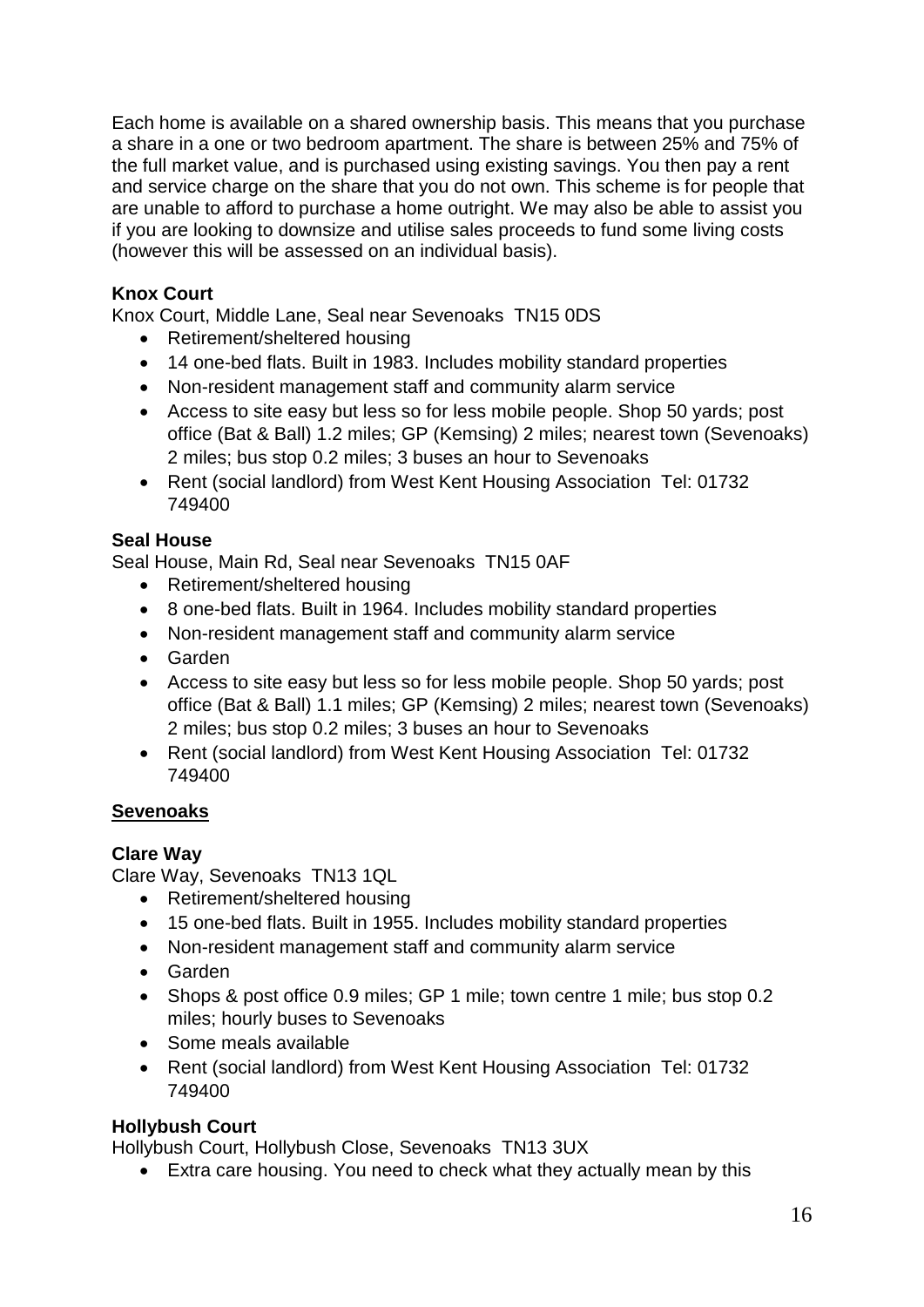- 52 one & two-bed flats. Built in 1989. Includes mobility and wheelchair standard properties
- Extra Care scheme with non-resident management staff and community alarm service. You need to check what they actually offer
- Lift, lounge, laundry, guest facilities, garden, community centre, hobby room, assisted bathing facility
- Whole site accessible by wheelchair. Shops, post office & GP 0.5 miles; town centre 0.5 miles; bus stop 0.25 miles; frequent buses to town centre
- Regular social activities include fish and chip suppers, day trips, film evenings
- Rent (social landlord) from West Kent Housing Association Tel: 01732 749400

### **Linden House**

Linden House, 16 Mount Harry Rd, Sevenoaks TN13 3JH

- Retirement/sheltered housing
- 36 one-bed flats. Built in 1997. Includes mobility standard properties
- Non-resident management staff and community alarm service
- Lift, lounge, dining room, laundry, guest facilities, garden, community centre, hobby room, activities room, library and assisted bathing room
- Access to site easy. Shop & GP 50 yards; post office & town centre 0.9 miles; bus stop 0.2 miles; frequent buses to town centre
- Frequent social activities include postural stability, yoga, cookery, flower arranging, day trips and computer classes, organised by residents & West Kent Housing Association
- Local greengrocer & chemist deliver to Linden House
- SDC minibus to take people shopping twice a week
- Rent (social landlord) from West Kent Housing Association Tel: 01732 749400

## **Rockdale**

Rockdale, Rockdale Rd, Sevenoaks TN13 1JT

- Close care housing. You need to check what they actually mean by this
- 123 studio, one & two-bed flats. Built from 1968 onwards. Includes wheelchair standard properties
- The accommodation is located in Garden Apartments (48 flats), The Pleasaunce (19 flats), Beatrice Wilson Apartments (50 flats) and Stable Court (6 flats)
- Resident management staff (24 hours) and community alarm service. Home help available for shopping and cleaning. Do not provide personal care but support co-ordinators can help you to arrange this through private care agencies or Social Services. You need to check what they actually offer
- Lift, lounge, dining room, laundry, guest facilities, garden
- Access to site fairly easy. Shops & town centre 50 yards; post office, GP & bus stop 100 yards
- Frequent social activities include coffee mornings, afternoon teas, games and entertainment organised by warden and residents' social club. Also art clubs,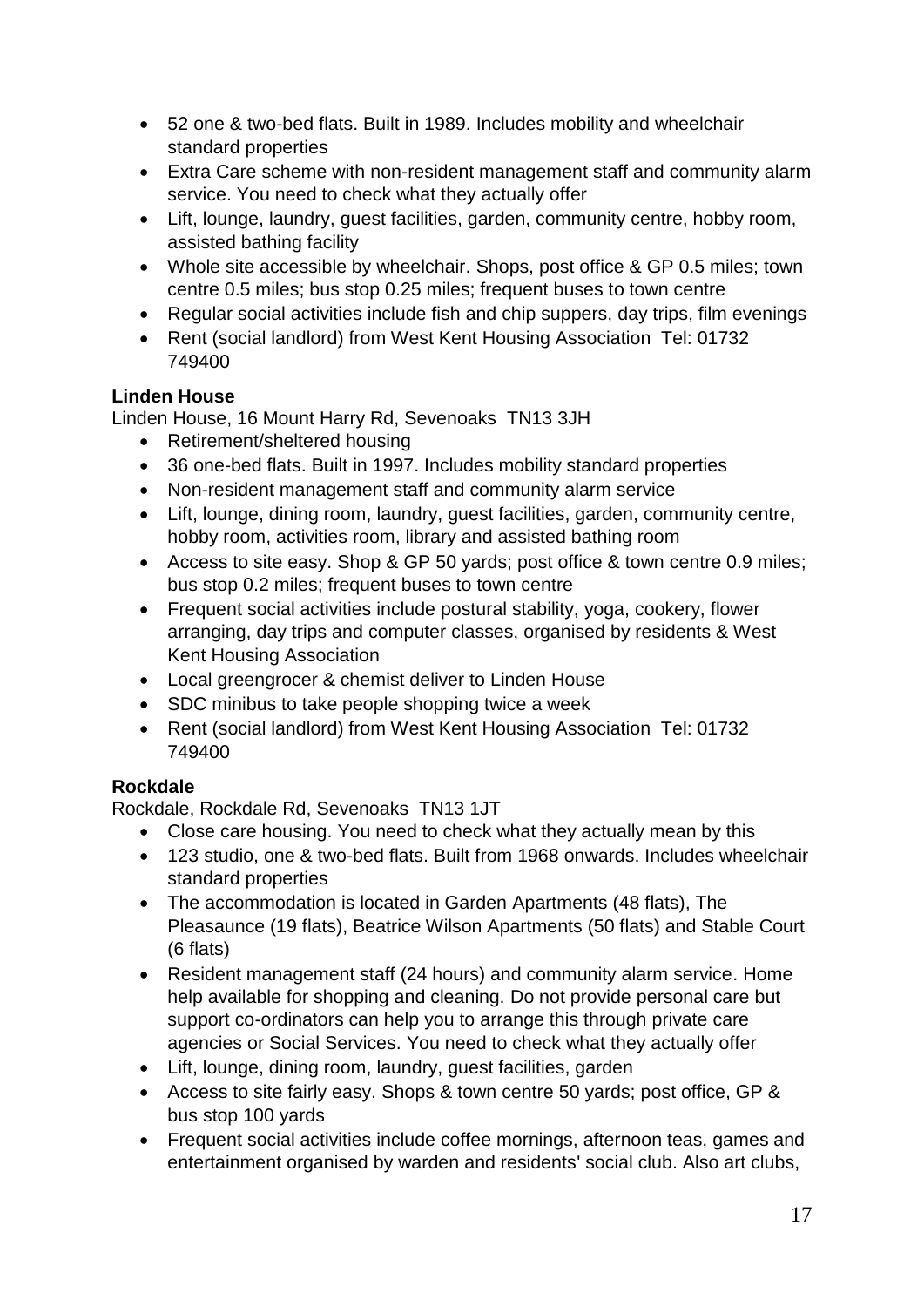exercise and dance classes, computer clubs etc. Some meals available in The Pantry restaurant Tuesday - Friday and Sundays). **New residents accepted from 60 years of age**. Both cats & dogs generally accepted, but not to be replaced (subject to prior agreement)

• Rent (social landlord) from Rockdale Housing Association Ltd. Tel: 01732 458762

### **St John's Court**

St John's Court, St John's Hill, Sevenoaks TN13 3NU

- Age exclusive housing
- 16 studio flats. Built in 1973
- Garden
- Access to site fairly easy. GP 0.1 miles; shops 0.2 miles; post office 0.4 miles; town centre 1 mile; bus stop 0.1 miles; frequent buses to town centre
- Scheme originally linked to adjacent C of E church but now run by Moat Housing Association although there is no warden or other support except visits from the estate manager. **New residents accepted from 50 years of age**
- Rent (social landlord) from Moat Homes Ltd Tel: 0300 323 0011

### **Servite House**

Servite House, Cobden Rd, Sevenoaks TN13 3UB

- Age exclusive housing
- 4 studio & one-bed flats
- **New residents accepted from 50 years of age**
- Shop & GP 0.1 miles; post office 0.6 miles; town centre 1 mile; bus stop 0.2 miles; frequent buses to town centre
- Rent (social landlord) from West Kent Housing Association Tel: 01732 749400

### **Sevenoaks Almshouses**

Sevenoaks Almshouses, c/o Sevenoaks School, High St, Sevenoaks TN13 1HU

- Retirement/semi-sheltered housing
- 17 one-bed flats
- The almshouses in Sevenoaks were established in around 1418 by William Sennocke. The current building was built in 1730 and has been much modernised since
- Laundry, garden, community room
- Access to site easy but less so for less mobile people.
- Shop 100 yards; post office, GP & town centre 0.4 miles; bus stop 0.1 miles; hourly buses to town centre
- This almshouse charity caters for people with limited financial means who live in or have lived in Sevenoaks area. You must be able to look after yourself. Social activities may be available at Sevenoaks School next door. **New residents accepted from about 60 years of age**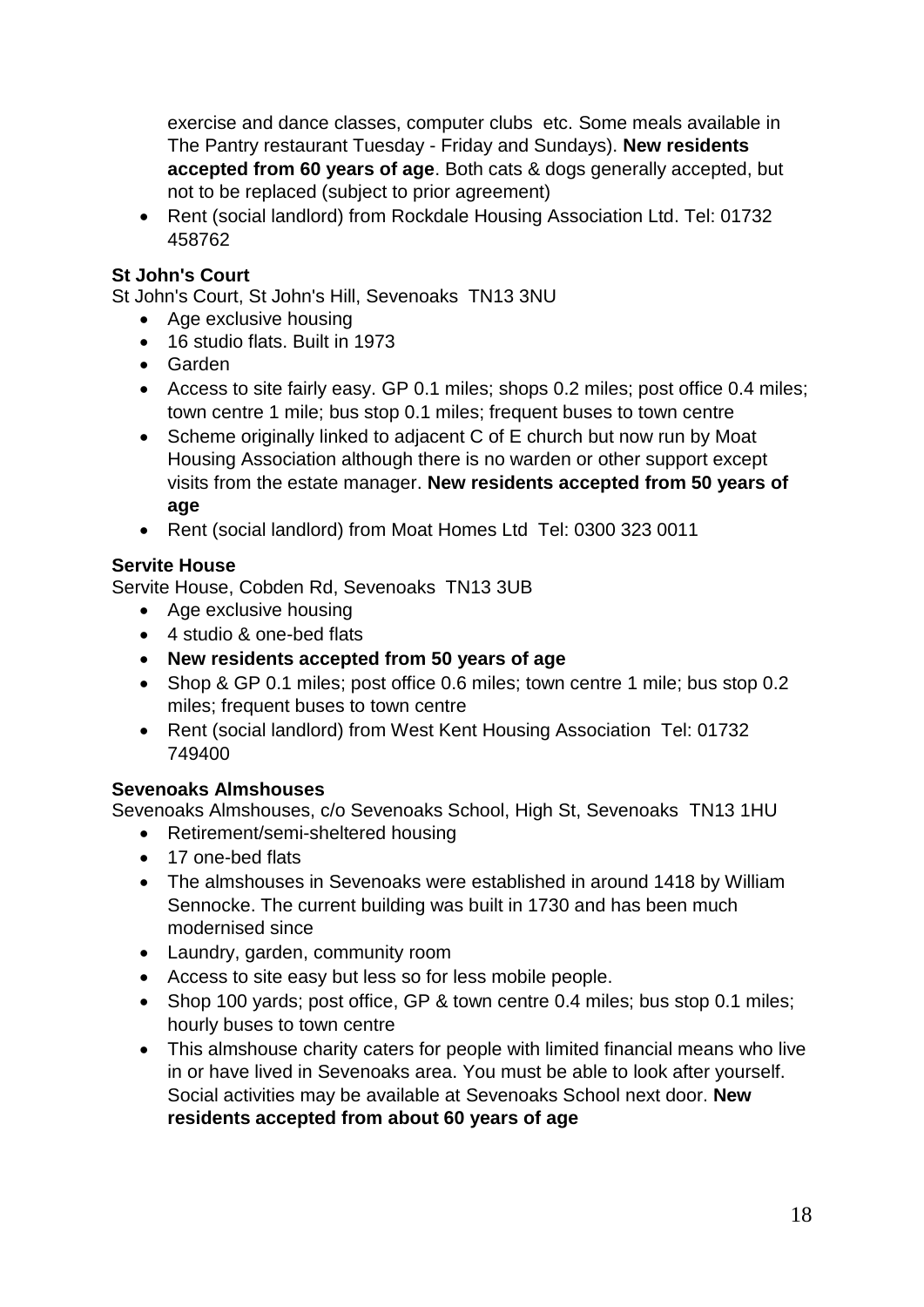• Rent (social landlord) from Sevenoaks Almshouse Charity Tel: 01732 455133 extension 301 Email: [almshouses@sevenoaksschool.org](mailto:almshouses@sevenoaksschool.org) Web: [www.sevenoaksalmshouses.org](http://www.sevenoaksalmshouses.org/)

## **Solefields Rd**

Solefields Rd, Sevenoaks TN13 1PG

- Retirement/sheltered housing
- 36 one-bed flats. Built in 1948. Includes mobility standard properties
- Non-resident management staff (part-time) and community alarm service
- Garden
- Shop 0.3 miles; post office, GP & town centre 0.6 miles; bus stop 0.3 miles; hourly buses to town centre
- Rent (social landlord) from West Kent Housing Association Tel: 01732 749400

### **The Retreat**

The Retreat, The Drive, Sevenoaks TN13 3AA

- Age exclusive housing
- 7 one-bed bungalows. Built in 1904 and renovated in 1975
- Garden
- Access to site easy but less so for less mobile people. Shops, post office, GP & town centre 0.2 miles; bus stop 400 feet; frequent buses to town centre
- This almshouse charity caters for people born in Sevenoaks or who have lived there for at least 10 years, with preference to members of the Methodist Church. Frequent social activities include meals, clubs and worship organised by the Methodist Church and Age UK
- The Trust fosters a good community spirit among residents; it is a Christian foundation associated with the adjacent Methodist Church
- Rent (social landlord) from The Retreat Almshouse Charity Tel: 01732 452064

### **Shoreham**

### **Shoreham Almshouses**

Shoreham Almshouses, Filston Lane, Shoreham near Sevenoaks TN14 7SR

- 2 self-contained bungalows suitable for single people. Built about 1600
- Easy access to site. Shop & post office 0.2 miles; GP (Otford) 2 miles; nearest town (Sevenoaks) 5 miles; bus service on demand to Sevenoaks
- Rent (social landlord) from Shoreham Almshouses Tel: 07879 655459 Email: [shorehamalmshouses@outlook.com](mailto:shorehamalmshouses@outlook.com)

### **Weald**

### **Knole Close**

Knole Close, Weald near Sevenoaks TN14 6RB

- Retirement/semi-sheltered housing
- 8 one-bed flats. Built in 1975. Includes mobility standard properties
- Non-resident management staff and community alarm service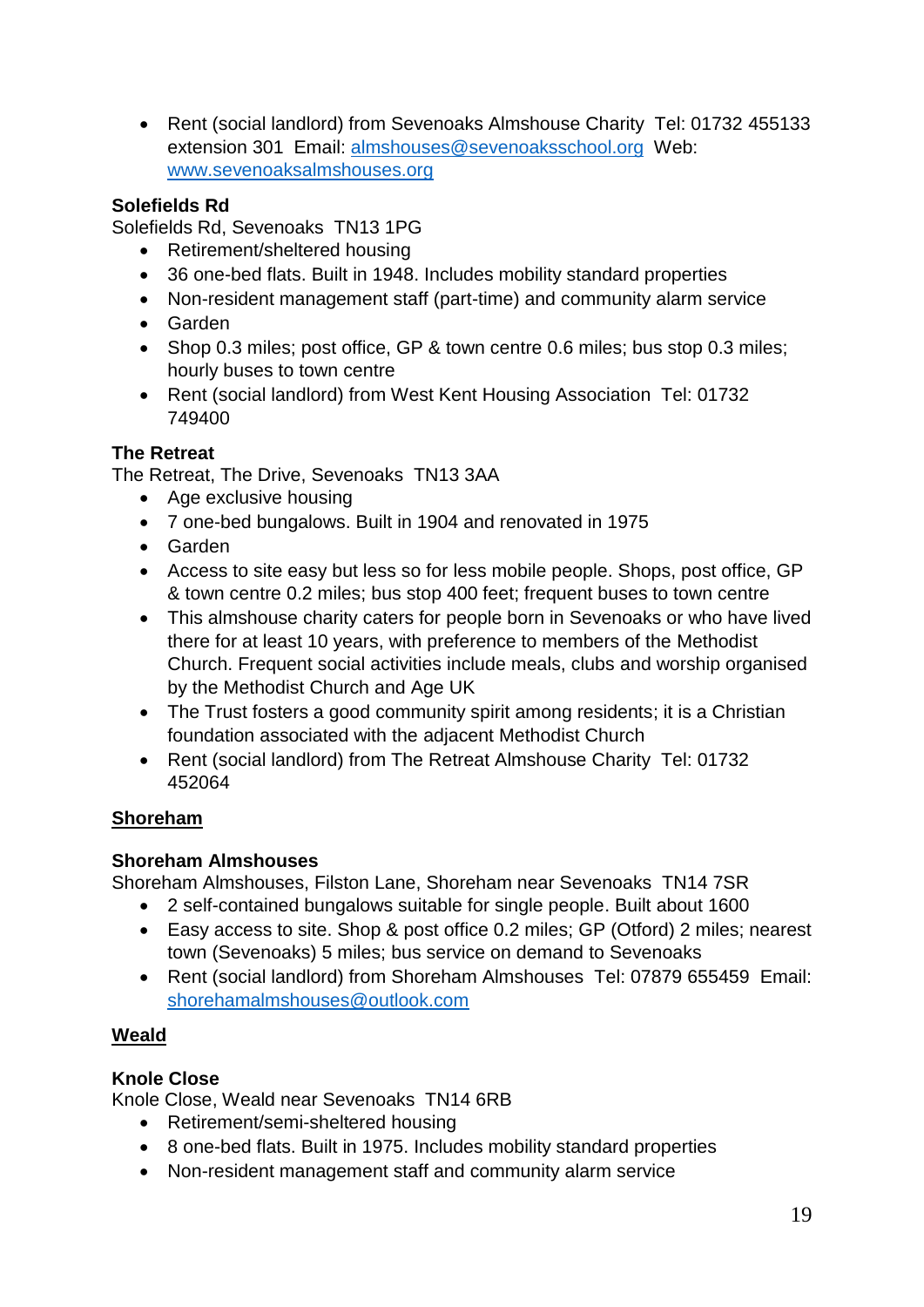- Garden
- Shop & post office 0.2 miles; GP (Sevenoaks) 3 miles; nearest town (Sevenoaks) 3 miles; bus stop 0.5 miles; occasional buses to Sevenoaks
- Rent (social landlord) from West Kent Housing Association Tel: 01732 749400

### **Lambarde Cottages (Weald Almshouses)**

21-29 Glebe Rd, Weald near Sevenoaks TN14 6PB

- Retirement/sheltered housing
- 8 one-bed bungalows. Built in 1832 and renovated in 1960 and modernised again more recently. The Almshouses at Weald are situated opposite the parish church. Each cottage consists of a living room, separate kitchen, bathroom and bedroom
- Small gardens
- Access to site fairly easy. Shop & post office 0.4 miles; GP (Sevenoaks) 3 miles; nearest town (Sevenoaks) 3 miles; bus stop 20 yards; occasional buses to Sevenoaks
- This almshouse charity caters for people with limited financial means who live in or have lived in the Sevenoaks area. You must be able to look after yourself. **New residents accepted from about 60 years of age**
- Rent (social landlord) from Sevenoaks Almshouse Charity Tel: 01732 455133 extension 301 Email: [almshouses@sevenoaksschool.org](mailto:almshouses@sevenoaksschool.org) Web: [www.sevenoaksalmshouses.org](http://www.sevenoaksalmshouses.org/)

### **Mount Pleasant**

Mount Pleasant, Weald near Sevenoaks TN14 6QA

- Retirement/sheltered housing
- 8 one-bed flats. Built in 1975. Includes mobility standard properties
- Non-resident management staff (part time) and community alarm service
- Garden
- Shop & post office 0.2 miles; GP (Sevenoaks) 3 miles; nearest town (Sevenoaks) 3 miles; bus stop 0.4 miles; occasional buses to Sevenoaks
- Rent (social landlord) from West Kent Housing Association Tel: 01732 749400

### **Westerham**

### **Moreton's Court Almshouses**

Moreton's Court Almshouses, London Rd, Westerham TN16 1BE

- Age exclusive housing. Older people in need. On average one vacancy per year. Waiting list in operation
- 12 one-bed flats. Built in 1901
- Community alarm service
- Gardens and laundry
- Shops, post office, GP & town centre 0.2 miles; bus stop 0.2 miles; hourly buses to Sevenoaks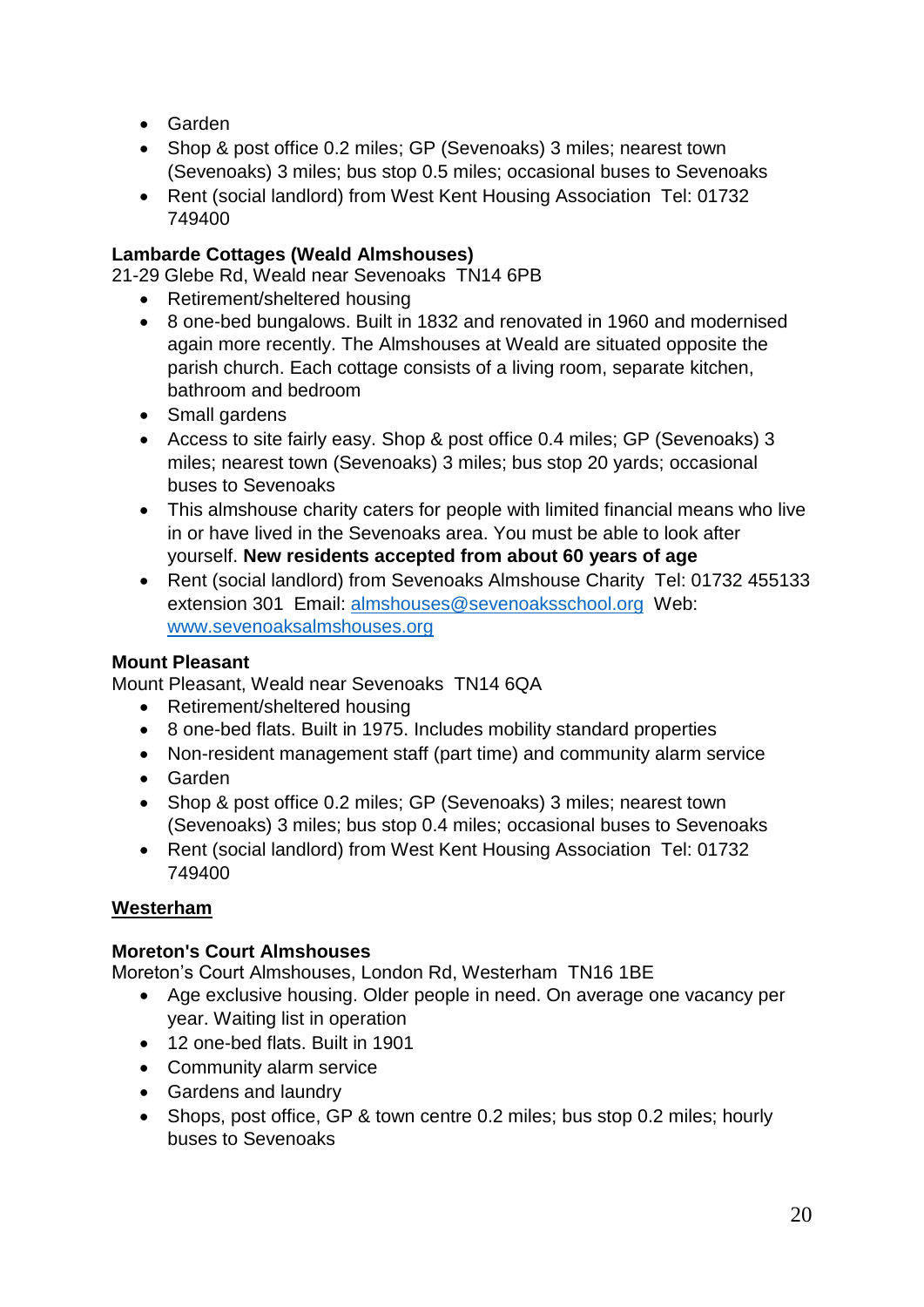- Rent (social landlord) from Moreton Almshouse Charity. Monthly maintenance contribution. Contact Sarah Marriott Tel: 01732 866482, 07715 178517 Email: [sjmarriott@hotmail.com](mailto:sjmarriott@hotmail.com)
- They also have 3 flats in Vicarage Hill and 2 flats in New St

## **Housing for older people to buy in Sevenoaks area**

## **Edenbridge**

## **Eadhelm Court**

Eadhelm Court, Penlee Close, Edenbridge TN8 5FD

- Retirement/sheltered housing
- 34 one & two-bed flats. Built in 2012
- Non-resident management staff and community alarm service
- Lounge, laundry, guest facilities, garden
- Shops, post office, GP, town centre 0.2 miles; bus stop 0.2 miles
- Leasehold
- Cost: Prices from £227,950 (at 28/11/2014)
- Buy from [McCarthy & Stone](http://www.mccarthyandstone.co.uk/) Tel: 0800 919132

### **Roman Court**

Roman Court, 1 High St, Edenbridge TN8 5LW

- Enhanced sheltered housing. You need to check what they actually mean by this
- 52 one & two-bed flats. Built in 2005
- Assisted Living scheme with resident management staff (24 hours, 7 days) and community alarm service. You need to check what they actually offer
- Lift, lounge, dining room, laundry, guest facilities, garden
- Shops, post office, GP, town centre 350 feet; bus stop 0.1 miles
- Some meals available. Both cats & dogs generally accepted (subject to terms of lease and landlord permission)
- Leasehold
- Care provider: Allied Healthcare
- Developed by [McCarthy & Stone](http://www.mccarthyandstone.co.uk/)
- Buy from First Port Tel: 0333 321 4072

## **Kemsing**

## **Kemsing Extra Care Housing**

Nightingale Rd, Kemsing

- Extra care housing
- 31 one-bed flats and 20 two-bed flats to rent and to buy. Opening late 2020.
- Carers available
- Lounge, restaurant, terrace/orangery, activity room, hair salon, therapy room
- Nearest town Sevenoaks with half-hourly bus service
- **New residents accepted from 55 years of age**
- Rent (social landlord) from Rapport Housing & Care Tel: 01634 729161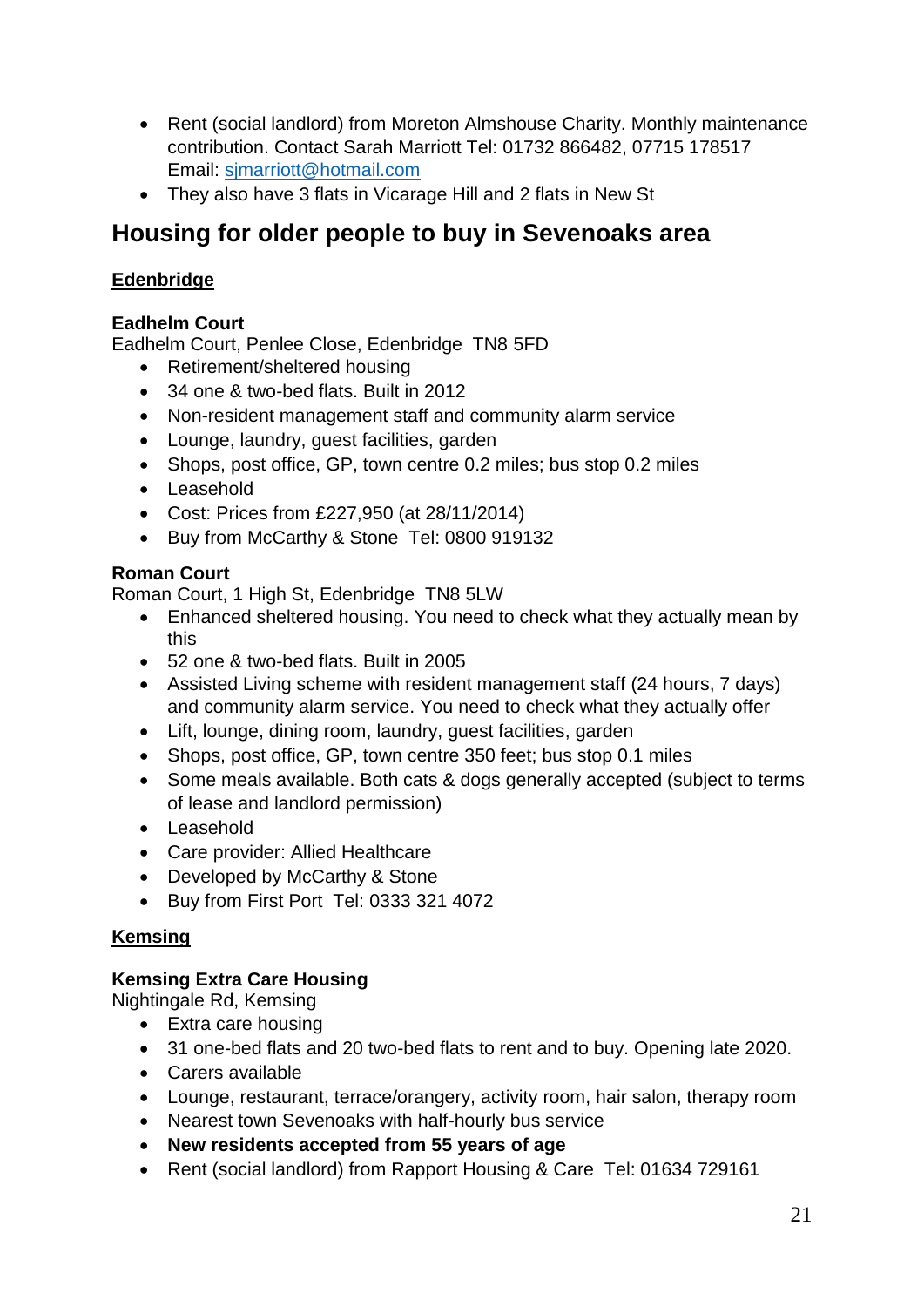## **Seal**

### **Johnson's Court**

Johnson's Court, School Lane, Seal near Sevenoaks TN15 0BE

- Age exclusive housing
- 24 one & two-bed flats. Built in 1991
- Community alarm service
- Lift, garden
- Access to site easy. Shop 200 yards; post office 1.2 miles; GP Sevenoaks (St John's) 1.5 miles; nearest town (Sevenoaks) 2 miles; bus stop 500 feet; 3 buses an hour to Sevenoaks
- **New residents accepted from 55 years of age**
- Shared Ownership from Moat Homes Ltd Tel: 0300 323 0011
- Each home is available on a shared ownership basis. This means that you purchase a share in a one or two bedroom apartment. The share is between 25% and 75% of the full market value, and is purchased using existing savings. You then pay a rent and service charge on the share that you do not own. This scheme is for people that are unable to afford to purchase a home outright. We may also be able to assist you if you are looking to downsize and utilise sales proceeds to fund some living costs (however this will be assessed on an individual basis).

### **Sevenoaks**

## **Park House**

Park House, St John's Rd, Sevenoaks TN13 3JZ

- Retirement/sheltered housing
- 23 one & two-bed flats. Built in 1988
- Visiting management staff (House Manager works 20 hours per week), nonresident management staff (part-time) and community alarm service
- Lift, lounge, laundry, guest facilities, garden, conservatory
- Access to site easy, but less so for less mobile people. Shop & GP GP 0.2 miles; post office (Bat & Ball) 0.5 miles; town centre 0.75 miles; bus stop 0.1 miles; frequent buses to town centre
- Monthly social activities include coffee mornings, afternoon teas, and scrabble organised by residents. New residents accepted from 60 years of age. Both cats & dogs generally accepted (subject to terms of lease and landlord permission)
- Buy leasehold from First Port Tel: 0333 321 4072

### **Pavilion Gardens**

Pavilion Gardens, The Vine, Dartford Rd, Sevenoaks TN13 3SU

- Retirement/sheltered housing
- 13 two-bed flats. Built in 1991
- Non-resident management staff (part-time) and community alarm service
- Lift, guest facilities, garden, garages
- Whole site accessible by wheelchair. Access to site easy but less so for less mobile people.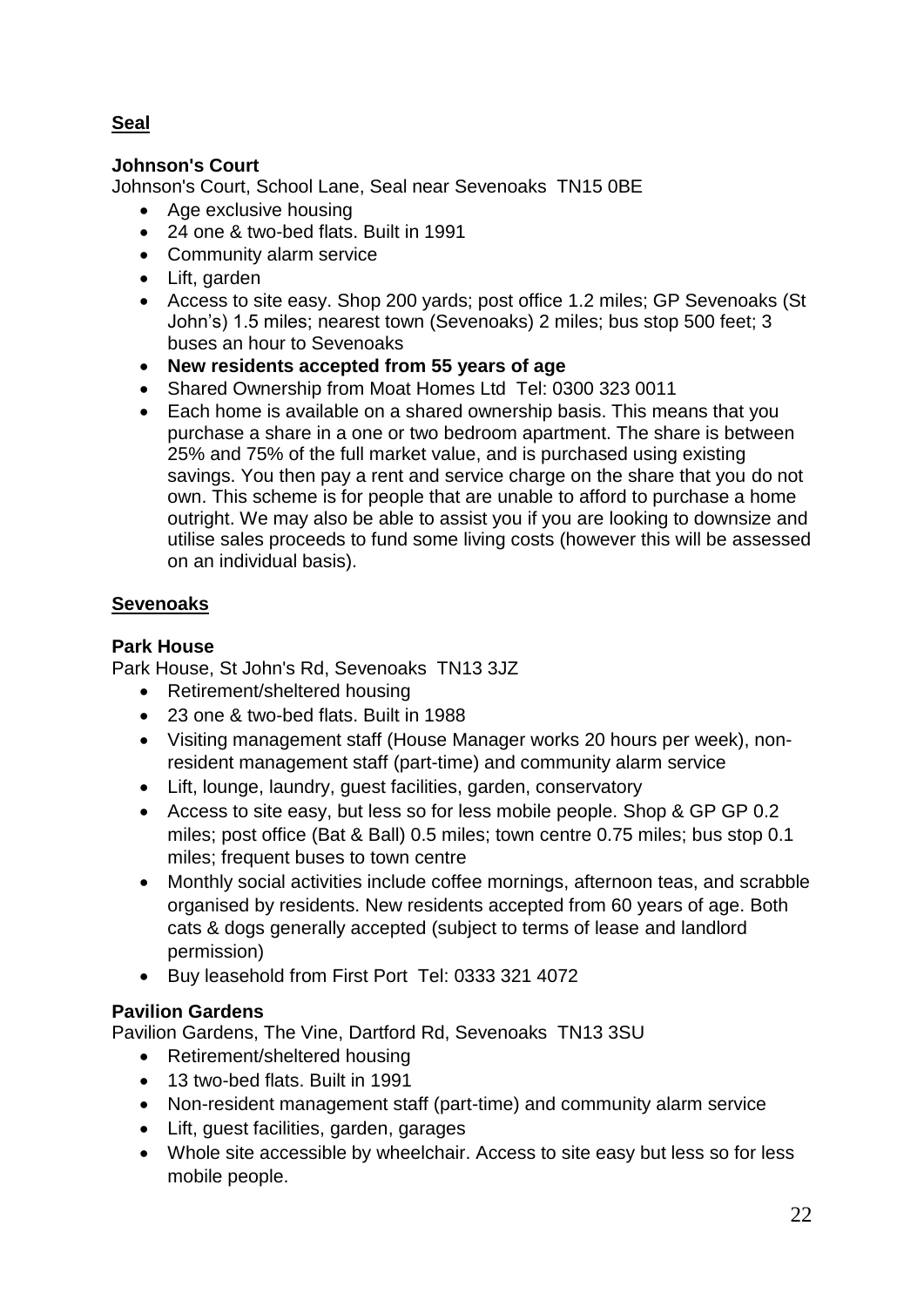- Shops, GP, post office & town centre 0.4 miles; bus stop 0.1 mile
- **New residents accepted from 60 years of age**. Both cats & dogs generally accepted (subject to terms of lease and landlord permission)
- Buy leasehold from Pavilion Gardens (Sevenoaks) Ltd through estate agents

### **Rockdale (Constant Meadow and Webbs Meadow)**

Akehurst Lane, Sevenoaks TN13 1JW

- Retirement/sheltered housing
- 28 one- and two-bed flats. Built 1987-2002
- The accommodation is located in Constant Meadow and Webbs Meadow. Includes mobility standard properties
- Resident management staff (24 hours) at main Rockdale site nearby (24 hours) and community alarm service. Home help available for shopping and cleaning. Do not provide personal care but support co-ordinators can help you to arrange this through private care agencies or Social Services. You need to check what they actually offer
- Lounge, laundry, garden. Constant Meadow also has a lift
- Access to site easy. Shops, post office, GP, town centre 0.2 miles; bus stop 0.2 miles
- Regular social activities at main Rockdale site (see below). **New residents accepted from 60 years of age**. Both cats & dogs generally accepted (subject to prior agreement)
- Buy leasehold from Rockdale Housing Association Ltd Tel:01732 458762

## **Rockdale (Laurie House and Summerbank)**

Rockdale Rd, Sevenoaks TN13 1JT

- Close care housing. You need to check what they actually mean by this
- 29 one- and two-bed flats. Built 2015-2016
- The accommodation is located in Laurie House and Summerbank. Includes mobility-standard properties
- Resident management staff (24 hours) and community alarm service. Home help available for shopping and cleaning. Do not provide personal care but support co-ordinators can help you to arrange this through private care agencies or Social Services. You need to check what they actually offer
- Lift, lounge, laundry, garden
- Access to site fairly easy. Shops, post office, GP, town centre 0.1 miles; bus stop 0.1 miles
- Frequent social activities include coffee mornings, afternoon teas, games and entertainment organised by warden and residents' social club. Also art clubs, exercise and dance classes, computer clubs etc. Some meals available in The Pantry restaurant Tuesday - Friday and Sundays). **New residents accepted from 60 years of age**. Both cats & dogs generally accepted, but not to be replaced (subject to prior agreement)
- Buy leasehold from Rockdale Housing Association Ltd Tel: 01732 458762

### **The Acorns**

The Acorns, Bradbourne Park Rd, Sevenoaks TN13 3YD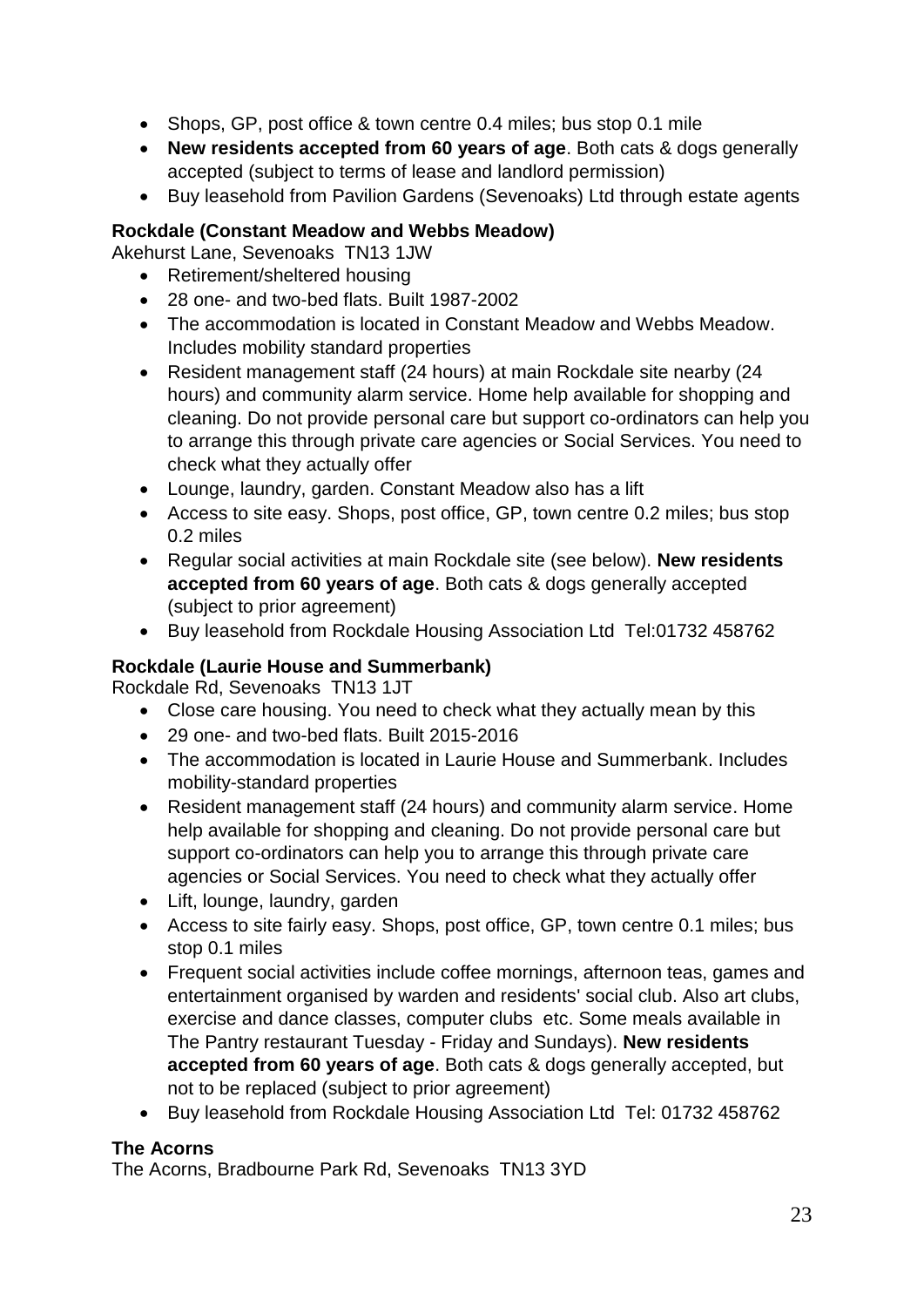- Retirement/sheltered housing
- 22 one & two-bed flats. Built in 1990
- Non-resident management staff (part-time) and community alarm service
- Lift, stair-lift, garden
- Access to site easy. Distances: bus stop 300 yards; shop 300 yards; post office 1 mile; town centre 1 mile; GP 0.5 mile
- Shop 0.2 miles; GP 0.5 miles; post office & town centre 0.8 miles; bus stop 0.2 miles; frequent buses to town centre
- **New residents accepted from 60 years of age**. Both cats & dogs generally accepted (subject to terms of lease and landlord permission)
- Buy leasehold from First Port Tel: 0333 321 4072

## **Care homes**

## **Age UK**

- You can get publications on choosing & finding care homes, paying for permanent or temporary care, deprivation of assets and treatment of partners and property in the means test by ringing Age UK Tel: 0800 169 6565
- You can also get a list of local care homes by ringing Age UK Sevenoaks & Tonbridge Tel: 01732 454108

## **Debt and mortgage repayments**

### **Citizens Advice**

Free phone advice Monday-Friday 9am-5pm. Some office appointments may be possible.

- Sevenoaks, Swanley, New Ash Green and Otford Tel: 0808 278 7810
- Edenbridge and Westerham Tel: 0808 278 7962

## **Crosslight Advice**

Tel: 01732 300425 Email: [info@crosslightadvice.org](mailto:info@crosslightadvice.org) Web: [www.crosslightadvice.org](http://www.crosslightadvice.org/)

Crosslight Advice (formerly West Kent Debt Advice) will investigate your money problems and help you to find solutions. They offer free face-to-face debt advice, financial education, practical assistance and ongoing support to anyone who needs it regardless of background, faith or circumstance. They are based at Vine Evangelical Church. You can also ask Age UK to refer you by contacting us on 01732 454108

### **Money & Pensions Service**

If you're on certain benefits and you're struggling to pay your mortgage, you may be able to get help from the government to pay the interest on your mortgage. This is called Support for Mortgage Interest (SMI). It will be paid as a loan - which must be repaid when you die or sell your home. If you're getting SMI as a benefit now, you will be offered the choice of taking out an SMI loan in future. The amount you have already received as a benefit does not need to be repaid.

Before you decide whether an SMI loan is the best option for you and your household, it's a good idea to seek professional advice.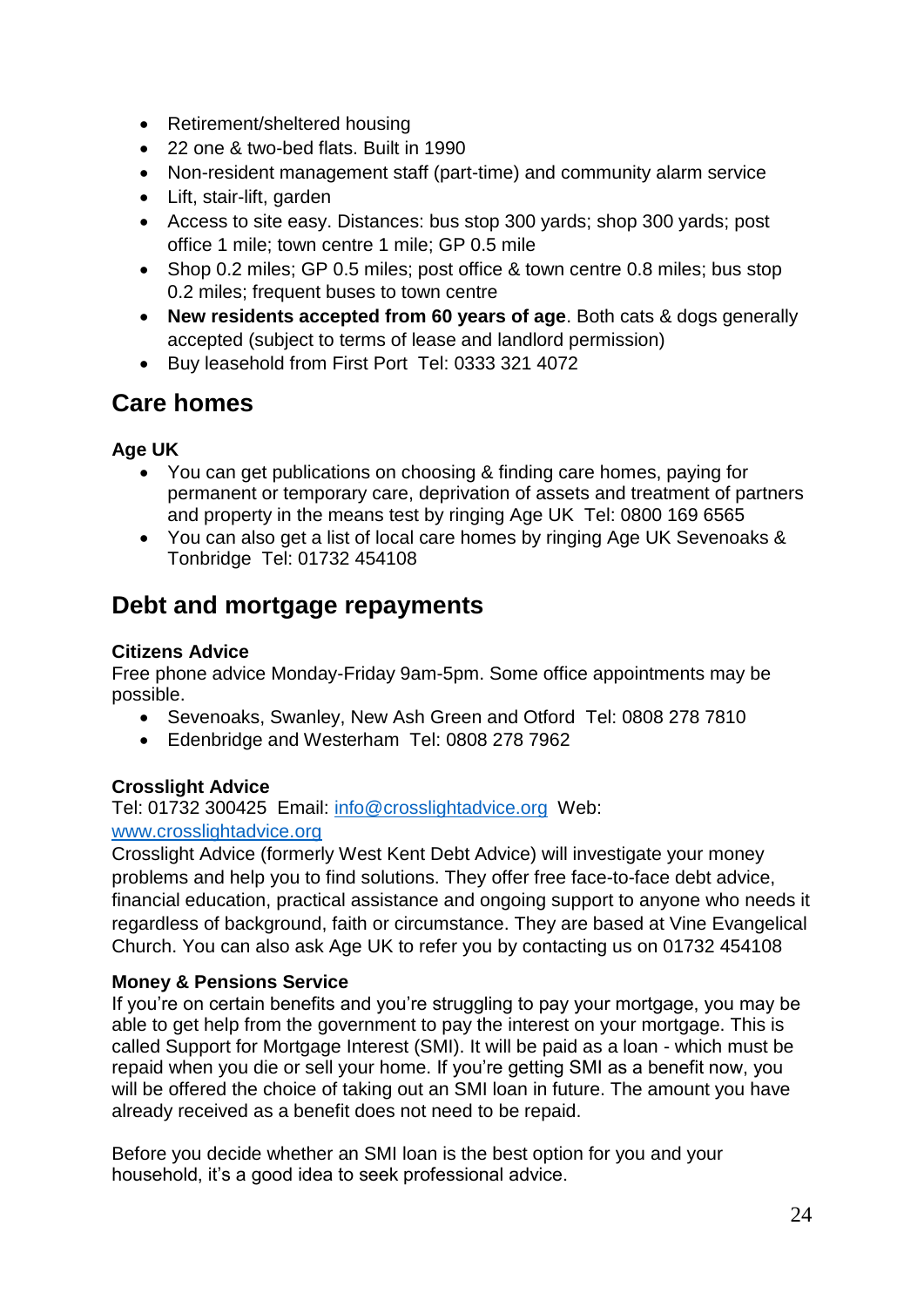- Call the Money & Pensions Service. Tel: 0800 011 3797 Web: [www.moneyhelper.org.uk](http://www.moneyhelper.org.uk/) for free, impartial money advice. Lines are open Monday to Friday, 8am to 8pm and Saturday, 9am to 1pm. Calls are free.
- Call Citizens' Advice. Free phone advice Monday-Friday 9am-5pm. Some office appointments may be possible.
	- o Sevenoaks, Swanley, New Ash Green and Otford Tel: 0808 278 7810
	- o Edenbridge and Westerham Tel: 0808 278 7962

### **Your Home co-ordinator**

Trained advisors can support you with reducing debt. Contact James Keast. Tel: 07864 959141 Email: [jameskeast@ageuksevenoaksandtonbridge.org.uk](mailto:jameskeast@ageuksevenoaksandtonbridge.org.uk)

### **Sevenoaks District Council HERO Advice Service**

Information and guidance on debt and mortgages. Tel: 01732 227000 Email: [hero@sevenoaks.gov.uk](mailto:hero@sevenoaks.gov.uk) Web: [www.sevenoaks.gov.uk](http://www.sevenoaks.gov.uk/)

### **Shelter**

Tel: 0808 800 4444 Web: [www.shelter.org.uk](http://www.shelter.org.uk/)

Legal advice on housing and debt, court representation and payment plan negotiations. Can help if you are struggling to pay your rent or your mortgage.

### **West Kent Communities**

Help West Kent Housing Association tenants to manage debts, budgeting and household finances. Tel: 01732 749451 Web: www.westkent.org

### **Your local council**

If you are having difficulty paying your mortgage free confidential advice is available from your local council. In Sevenoaks contact the council on 01732 227000 and ask for the HERO Advice Service.

## **Empty Homes**

### **Reasons to bring your unoccupied property back into use**

- You may be missing out on revenue from rental income
- You may be paying more for council tax, insurance, utility bills and repairs
- Your empty property may be a target for vandalism and other anti-social behaviour which can mean additional costs to repair damage

### **Help may be available from your council**

- Undertaking property renovation works
- Selling the property
- Renting out your property

Contact Sevenoaks District Council Tel: 01732 227000 and ask for the Private Sector Housing Team. Email: [empty.homes@sevenoaks.gov.uk](mailto:empty.homes@sevenoaks.gov.uk) Web: [www.sevenoaks.gov.uk](http://www.sevenoaks.gov.uk/)

## **Floods, adverse weather and emergencies**

**Adverse weather**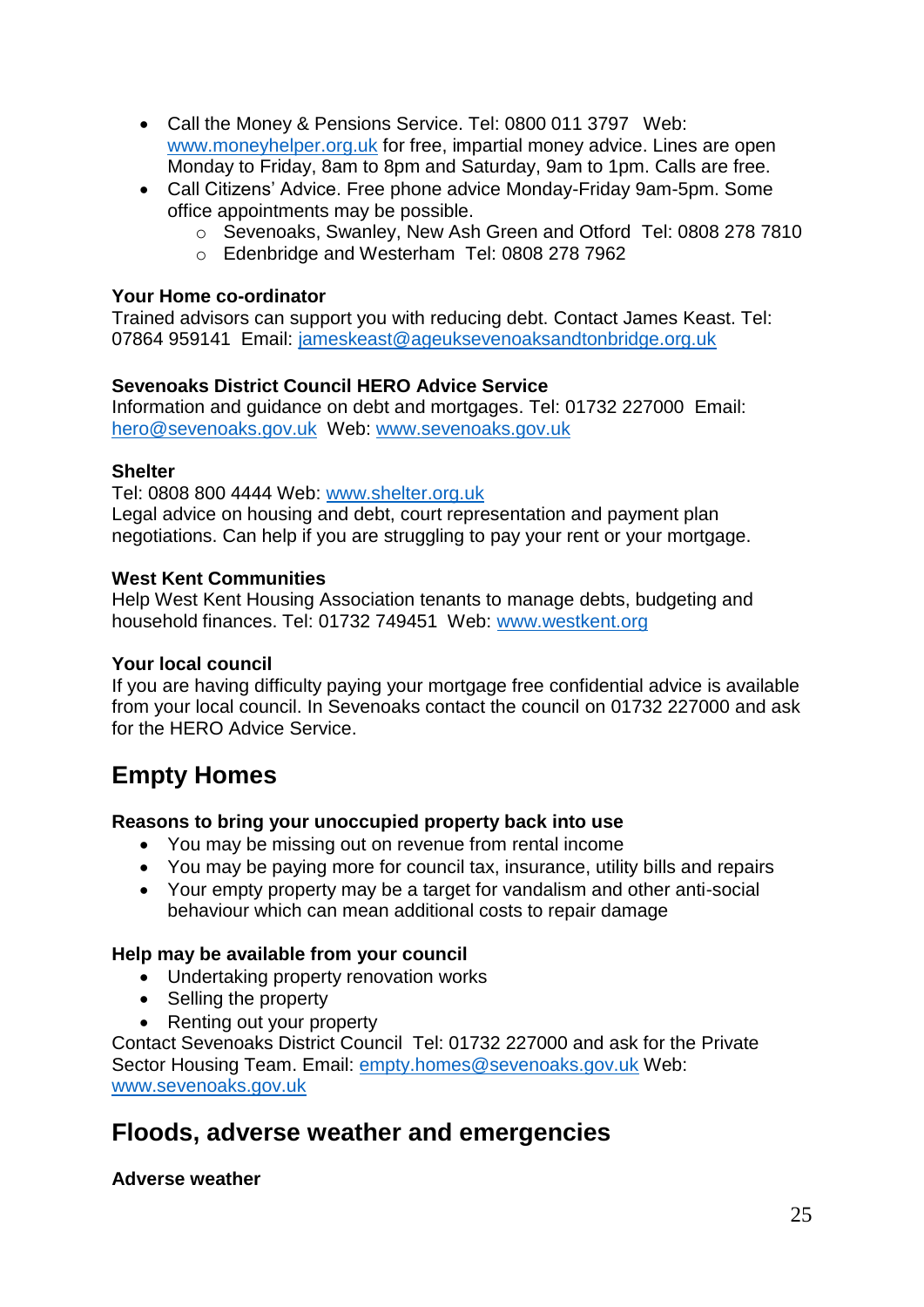If you need 4x4 vehicles to help you in an emergency phone South East 4x4 Response on 01622 962636 (24 hours) or 999. If it is not an emergency phone 07040 900456

#### **Electric emergencies**

If you spot a potential hazard or to find out what it is safe to do near overhead power lines or underground cables. Tel: 0800 40 40 90 (24 hours). Web: [www.nationalgrid.com](http://www.nationalgrid.com/)

#### **Floods on roads and blocked drains**

If there is a flood on the road or in a public drain and it may cause injury or is putting homes at risk ring Kent County Council on 03000 418181 (Mon-Fri 9am-5pm) or 03000 419191 (other times). Web: www.kent.gov.uk

#### **Gas emergencies**

To report a gas or carbon monoxide emergency or if a pipeline is struck (even if no gas leak has occurred). Tel: 0800 111 999 (24 hours). Web: [www.nationalgrid.com](http://www.nationalgrid.com/) Free carbon monoxide detectors from Citizens' Advice Email: [energy@nwkent.cab.org.uk](mailto:energy@nwkent.cab.org.uk)

#### **Power cuts**

To report a power cut, call 105. Visit [www.nationalgrid.com](http://www.nationalgrid.com/) to find out how to prepare for power cuts.

#### **Sandbags**

You can have sandbags delivered free of charge if there is a flooding emergency. Contact Sevenoaks District Council and ask for the Emergency Planning Team

### **Snow clearing and gritting**

Contact Kent County Council Tel: 0845 247800

#### **Staying safe**

If you need advice on staying safe in a flood, phone the Government's Floodline on 0345 988 1188 (24 hours). Web: www.gov.uk/help-during-flood

## **Heating costs and repairs**

### **Getting more information**

- **Age UK**. They produce many publications. To get them Tel: 0800 169 6565
	- o help with heating costs
	- o saving energy
	- o switching energy suppliers
	- o repairs, improvements and adaptations
	- o help for homeowners
	- o help for private tenants
	- o help for social housing tenants
- **Independent Age**. They produce Being Winter Wise which explains about keeping your home warm and making winter more affordable. You can get it from Independent Age Tel: 0800 319 6789 Web: www.independentage.org
- **Sevenoaks District Council**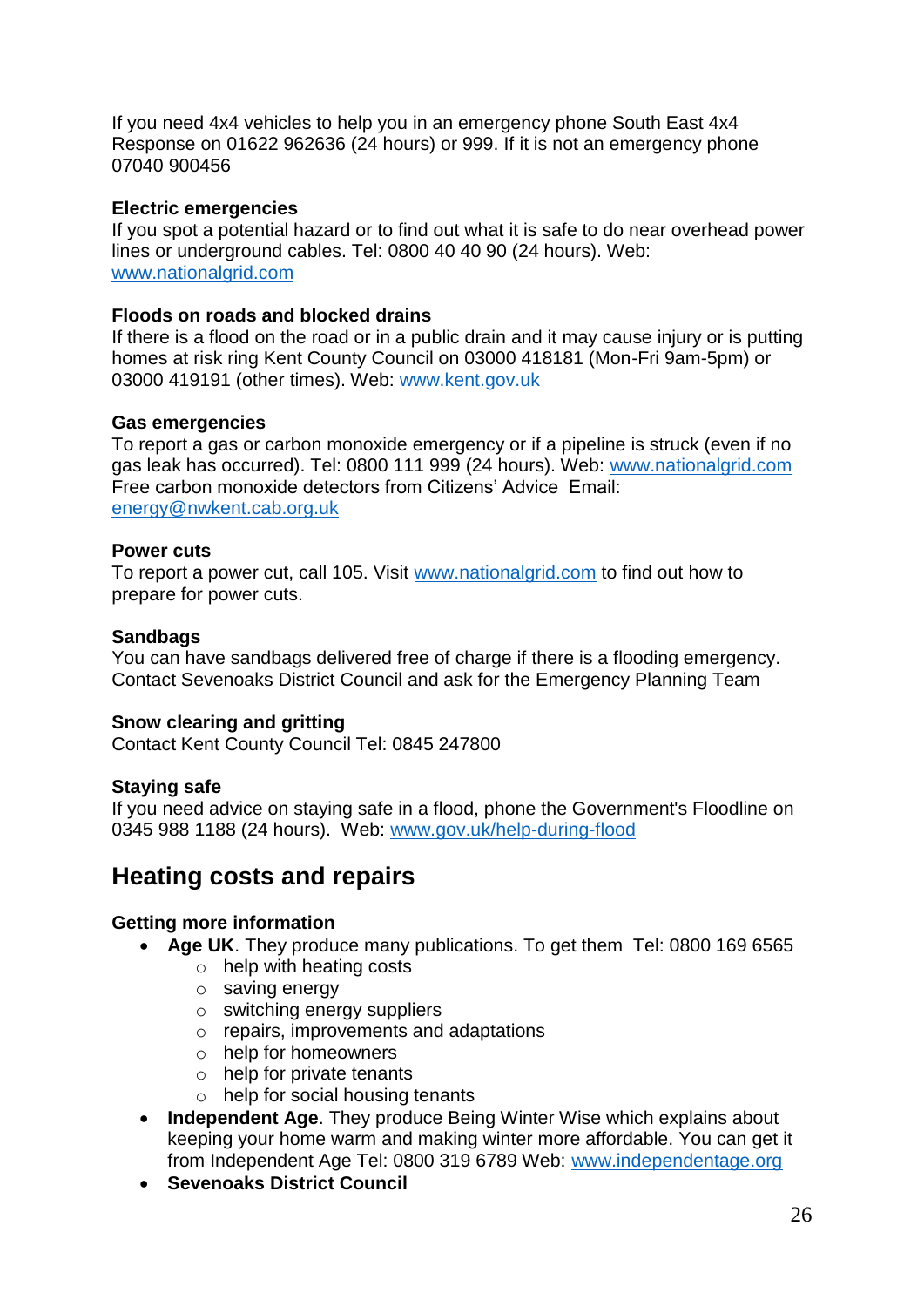- o You can get free water-saving devices, thermometer cards and information on how to save money on fuel bills from the Housing Policy Team Tel: 01732 227000 Web: [www.sevenoaks.gov.uk](http://www.sevenoaks.gov.uk/)
- o Information and guidance on saving money on fuel bills and different tariffs is available from Sevenoaks District Council's HERO Advice Service. Tel: 01732 227000 Email: [hero@sevenoaks.gov.uk](mailto:hero@sevenoaks.gov.uk) Web: [www.sevenoaks.gov.uk](http://www.sevenoaks.gov.uk/)

### **Getting free advice**

- **Citizens' Advice**. They can give you impartial and confidential advice on your energy, for example, struggling to pay bills, requiring better deals on energy, guidance on the most appropriate payment methods etc. Free phone advice Monday-Friday 9am-5pm. Some office appointments may be possible.
	- o Sevenoaks, Swanley, New Ash Green and Otford Tel: 0808 278 7810
	- o Edenbridge and Westerham Tel: 0808 278 7962
- **Energy Saving Trust**. Their advice service can advise you on how to save energy in your home. You can call them on 0300 123 1234 (all you pay for is a national rate call).
- **Green Doctor**. This is part of the Groundwork charity. Web: [www.groundwork.org.uk/greendoctor](http://www.groundwork.org.uk/greendoctor) They can:
	- o Help you switch your energy tariff to a better deal
	- o Advise you on reducing energy use at home
	- o Support you to access the Warm Home Discount or Priority Services **Register**
	- o Support you with applications for energy or water debt relief
	- o Refer you for the installation of larger measures if needed
	- o Refer you to other support organisations within your community if needed
	- o Deliver small efficiency measures, such as LED lightbulbs or draught proofing
- **Kent County Council**. They may be able to send you an energy saving advice pack. Contact Warm Homes Tel: 0800 170 1174 Email: warm.homes@kent.gov.uk Web: www.kent.gov.uk/warmhomes

### **Replacing your boiler or heating system**

We are not aware of any scheme for free boilers. However some help may be available:

- **Kent & Medway Warm Homes**. This is a partnership between your local council and Kent County Council offering financial help with boilers, heating systems and insulation.
	- o People of any age on means-tested benefits (eg Universal Credit, Housing Benefit, Council Tax Support, Pension Credit Guarantee Credit) may be eligible for Warm Homes grants for heating or insulation. There may be a waiting list
	- o If you are over 65 with a diagnosed long-term medical condition, you may also be eligible for help from your local council
	- o Tel: 0800 587 7795 Email: [info@arangroup.co.uk](mailto:info@arangroup.co.uk) Web: [www.arangroup.co.uk](http://www.arangroup.co.uk/)
- **Affordable Warmth Obligation**. This is a Government scheme where you may be eligible for funding towards a replacement boiler or heating system.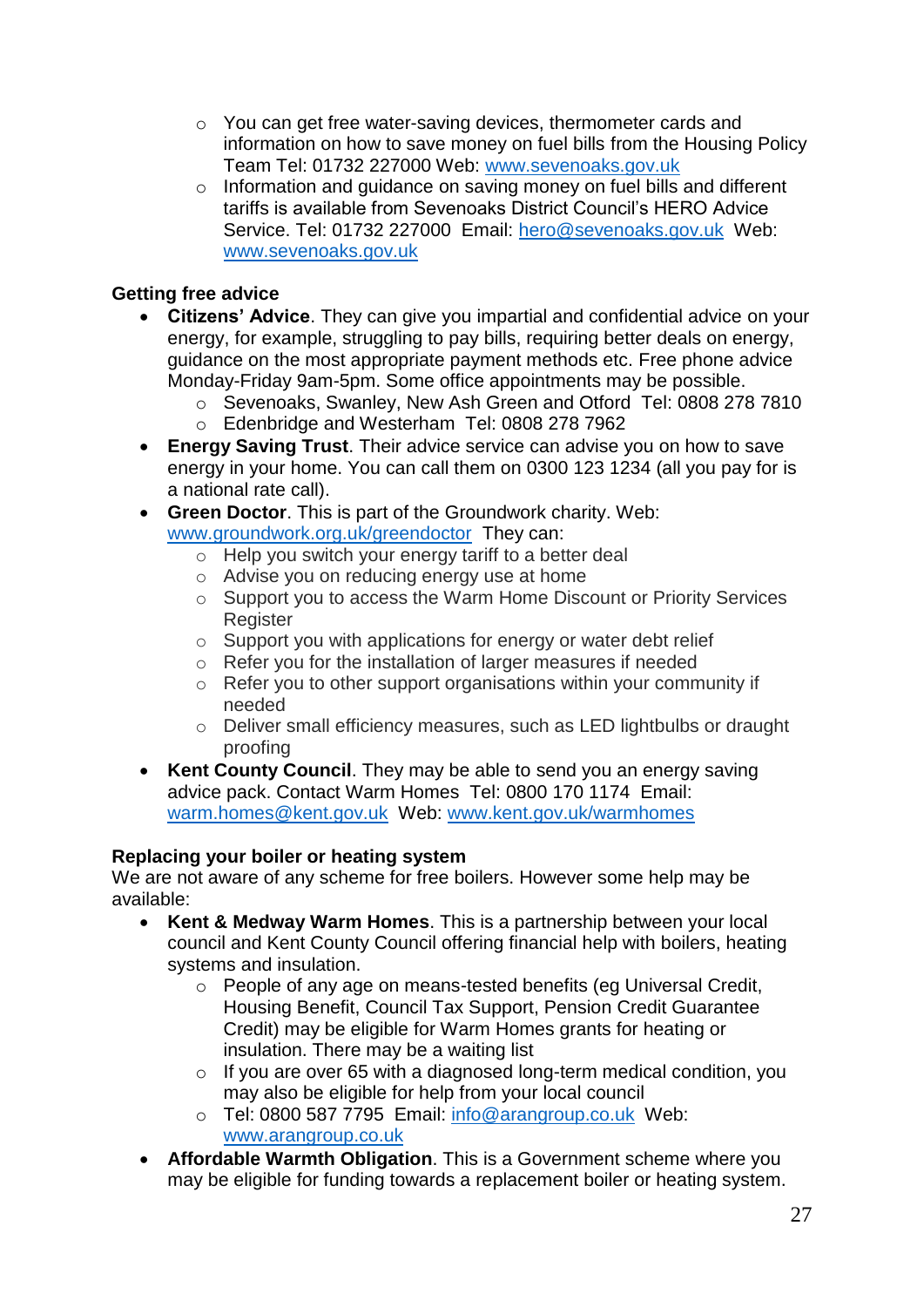Contact your energy supplier to see if they are part of this scheme. Web: [www.gov.uk/energy-company-obligation](http://www.gov.uk/energy-company-obligation)

- $\circ$  If you own or privately rent your home you may be eligible
- o If you rent social housing you may also be eligible if your home has a poor energy efficiency rating.
- **Peabody Home Improvement Agency** Tel: 0800 028 3172 Email: infohia@peabody.org.uk Web: www.peabody.org.uk/care-support Health & Housing Co-ordinators may be able to provide assistance with new boilers. Grants of up to £3000 may be available
- **Your Home co-ordinator**. You may be able to get a Discretionary Grant up to £7500 for a new boiler. This is effectively a loan. The council would give you the money but it has to be repaid either by you if you move or by your beneficiary if you die and your home is sold. Contact James Keast. Tel: 07864 959141 Email: jameskeast@ageuksevenoaksandtonbridge.org.uk

### **Reducing your heating bills and improving your home**

- **Winter Fuel Payments**
	- o Yearly one-off tax-free payment to help all older people keep warm in winter.
	- o It is worth about £100-300 per year depending on your age and whether you are single or a couple.
	- o It's not means-tested and it does not depend on whose name is on the bill.
	- o Contact the Department for Work & Pensions to see if you're receiving it. Tel: 0845 915 1515 Web: www.gov.uk

### **Cold Weather Payments**

- o Extra help for people who are on some income-related benefits with increased heating costs during periods of very cold weather.
- o If you are eligible (eg getting means-tested benefits such as Pension Credit Guarantee Credit) then you will be paid £25 automatically each time it drops below zero degrees Centigrade for seven consecutive days at any point between November and March.
- o However this length of very cold weather is quite rare.

## **Warm Home Discount Scheme**

- o You could get money off your fuel bills under the Warm Home Discount Scheme. It is worth about £140 per year. This won't affect your Cold Weather Payment or Winter Fuel Payment. You may be eligible if you get Pension Credit Guarantee Credit or are on a low income. Usually it is for electricity but it can be for gas instead if you get dual fuel (both from the same supplier). Mainly big suppliers are part of this scheme so you could lose out if you switch to a company that doesn't offer it.
- o If you are on Pension Credit Guarantee Credit, the Department for Work & Pensions will write to you telling you how to apply. If you haven't received that letter by December you can phone them on 0800 731 0214. Once you have applied initially it is usually automatic in subsequent years
- o If you don't get Pension Credit Guarantee Credit but are on a low income then should apply direct to your energy supplier as early as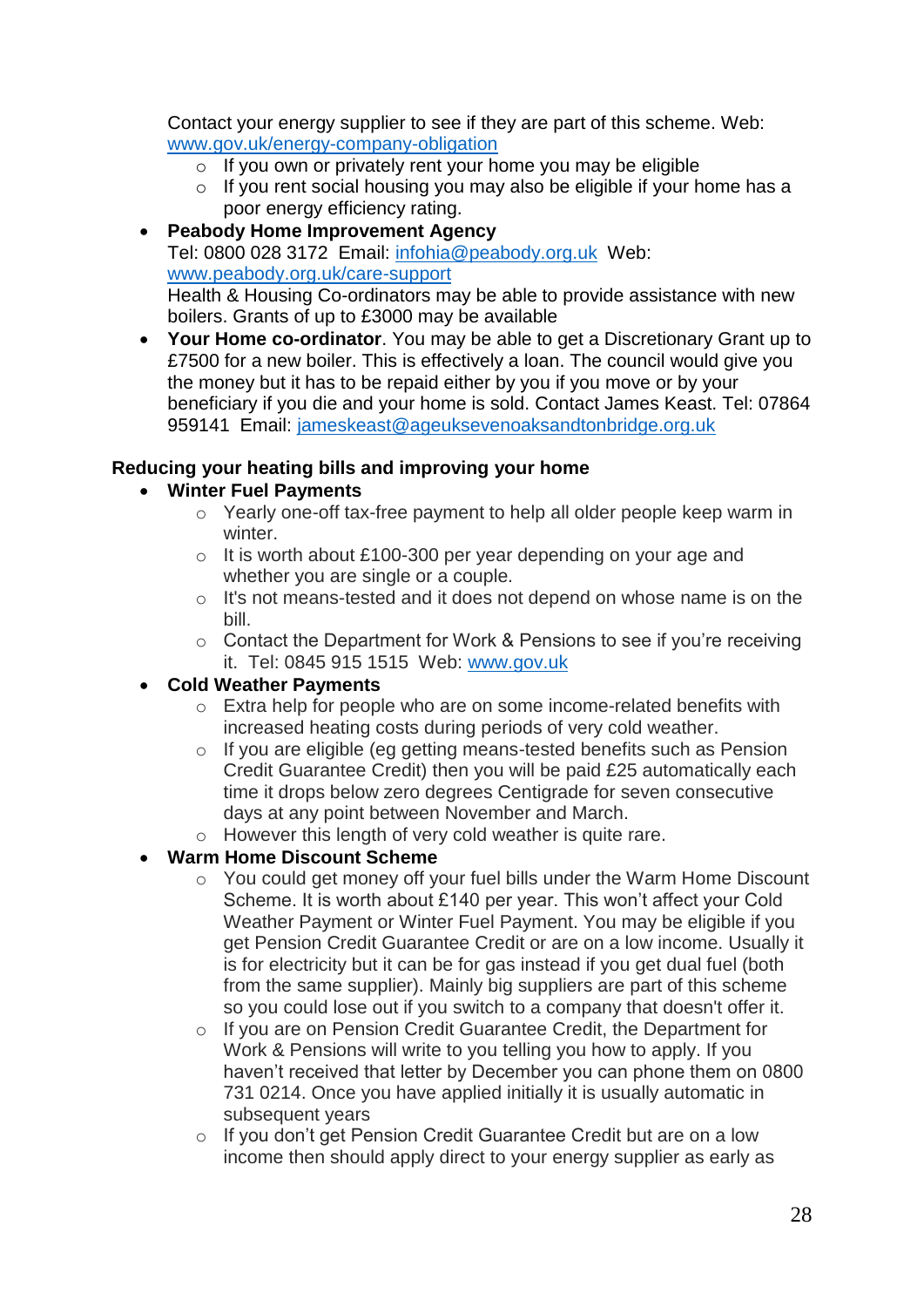possible. A limited number of discounts are available. Not all energy suppliers take part and if you switch supplier you need to apply again

- o If you live in a park home (mobile home) you will need to apply online through Charis Grants (Age UK can help you do this) Web: [www.charisgrants.com/park-homes-warm-home-discount-scheme](http://www.charisgrants.com/park-homes-warm-home-discount-scheme)
- **Warm Homes Assistance and Home Improvement Assistance**
	- o Your local council can visit to assess if there are any significant health and safety hazards in your home, for example:
		- **i** if you are living in a cold home
		- **i** if you have damp and mould
		- **i** if you have significant trip or fall hazards such as dangerous steps or stairs
		- **if you have poor fire safety such as dangerous electrics or a** smoke alarm that doesn't work
		- **if you have a leaking roof etc.**
	- $\circ$  If you rent your home they can liaise with your landlord.
	- o If you own your home your local council can advise on funding available to improve your housing conditions and may be able to help fund works in your home to reduce those hazards if you are on a low income such as income-related benefits. They may also be able to help if you have a long-term health condition.
	- $\circ$  Funding of up to £10,000 may be available, subject to availability. You should not be in Council Tax arrears and the assistance is repayable if you sell your home.
	- o Contact Sevenoaks District Council on 01732 227000.

## **Loft and cavity wall insulation**

- $\circ$  Insulating your home is a great way of being warmer in the winter and saving money. Energy companies will do it if the loft is tidy but you need to empty it first of anything that is stored up there.
- o You may also be able to get subsidised loft and cavity wall insulation through Energy Company Obligation funding to residents across Kent. You do not need to be on benefits or a low income to qualify but the support available will depend on your property type and where you live
- o Tel: 0800 587 7795 Email: [info@arangroup.co.uk](mailto:info@arangroup.co.uk) Web: [www.arangroup.co.uk](http://www.arangroup.co.uk/)

## **Radiator panels**

- o Radiator insulation panels could reduce heating bills by 12-15%. These may be available free to older people. They are quick and easy to install.
- o Contact Sevenoaks District Council Tel: 01732 227155.

## **Different ways of paying for fuel**

- o Economy 7 used to be cheaper but is now often poor value
- o Prepayment is where you pay upfront in a shop for example
- o The best tariffs are generally fixed-term tariffs where the fuel price is fixed for a limited period
- o Green tariffs tend to be more expensive though possibly more environmentally friendly
- o Further discounts may be available if you have dual fuel (gas and electricity from the same supplier), pay online or pay by direct debit.
- **Decent Homes Grants**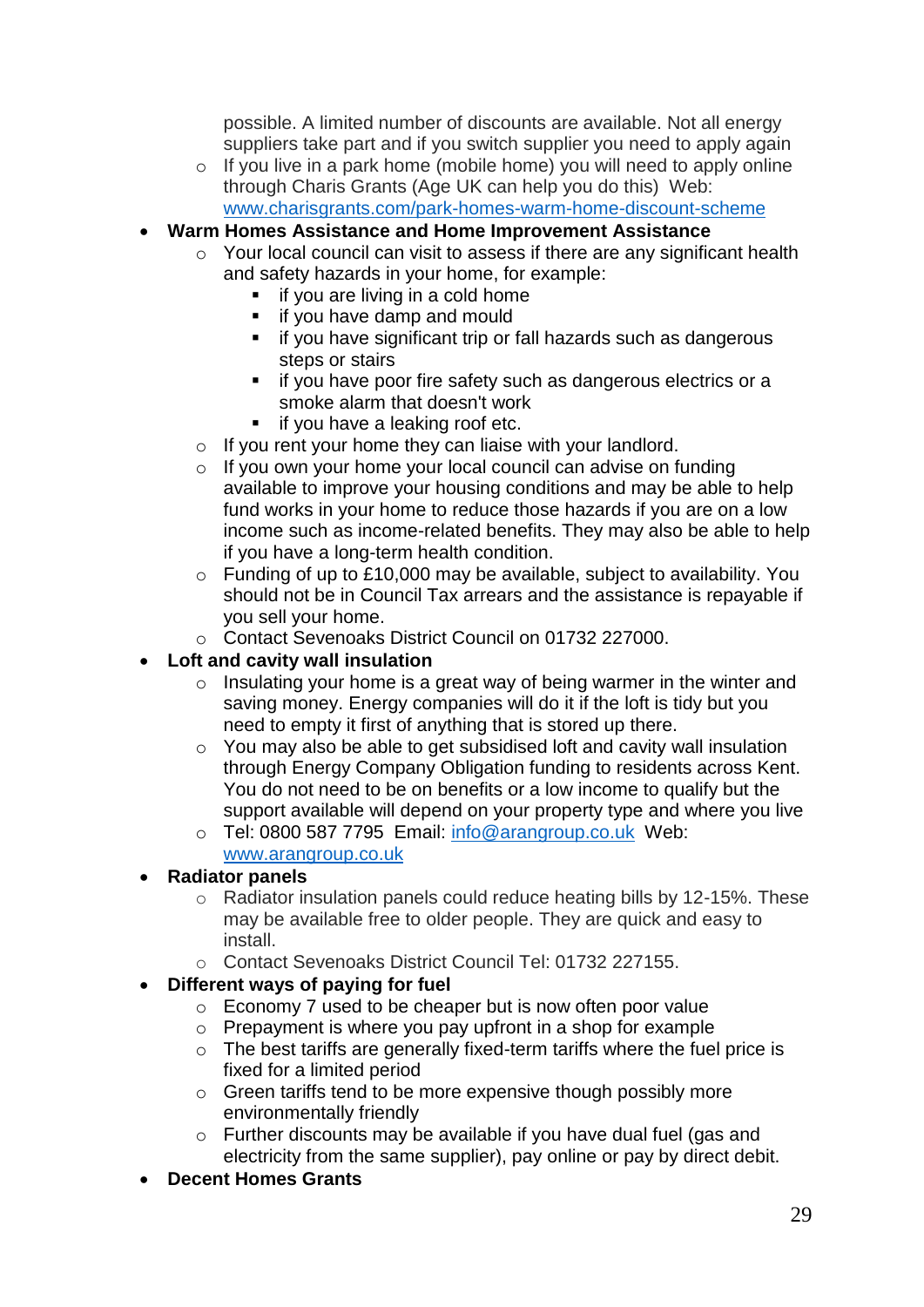- o This can give you financial assistance for repairs and improvements.
- o Contact your local council for details

## **West Kent Hospital Discharge Scheme**

- o The West Kent Hospital Discharge Scheme covers Sevenoaks
- o Based in Tunbridge Wells Hospital and Darent Valley Hospital.
- o Work with patients to help ensure their home is suitable for them to leave hospital.
- o The service provides a detailed home assessment, advice on home adaptation funding and financial assistance alongwith access to the Handy Hero team who can react quickly to requests for small home repairs, moving furniture or work to prevent further accidents, reducing the risk of a hospital re-admission.
- o They can move large items of furniture such as beds, wardrobes and chests of drawers including moving beds downstairs if you can no longer manage stairs.
- o Tel: 01732 227000 and ask for Handy Heroes.
- **Sevenoaks Repair Café**
	- o Monthly Saturdays 10am-1pm St Luke's Church, Eardley Rd
	- o Volunteers will repair items such as toasters, lamps, hairdryers, clothes, bikes, toys and crockery
	- o Tel: 07980 168572 Email: [sevenoaksrepaircafe@gmail.com](mailto:sevenoaksrepaircafe@gmail.com)

## **Home insurance**

- The Money & Pensions Service can give you more information about different types of insurance Tel: 0800 011 3797 Web: [www.moneyhelper.org.uk](http://www.moneyhelper.org.uk/)
- You could also look at a price comparison website such as www.moneysavingexpert.com
- Age UK works in partnership with selected insurance companies to provide insurance. To find out more ring 0800 323 4430 or visit [www.ageco.co.uk](http://www.ageco.co.uk/)
- However it may be worth shopping around. Contact the Association of British Insurers for more information about buying insurance Tel: 020 7600 3333.
- Contact the British Insurance Brokers' Association to find an insurance broker in your area Tel: 0870 950 1790
- The Financial Conduct Authority can confirm whether a firm is authorised to sell insurance Tel: 0845 606 1234
- LRB Organise. Leanne Bradshaw may be able to help with getting quotes for home insurance. Tel: 07854 693711. Web: [www.lrb-organise.co.uk](http://www.lrb-organise.co.uk/)

## **Lifebook**

This enables you to record all sorts of useful details which will not only help you to be more organised but could also be invaluable to a family member or a friend if they need to locate important information about you in an emergency. You simply follow the step-by-step instructions to fill in the various sections with your details, contacts and locations of important documents. The possessions section deals with recording details of your significant possessions or valuables such as jewellery and cars. The LifeBook is available in both a booklet and computer versions. More information from Age UK Tel: 0345 685 1061 Web: www.ageuk.org.uk/lifebook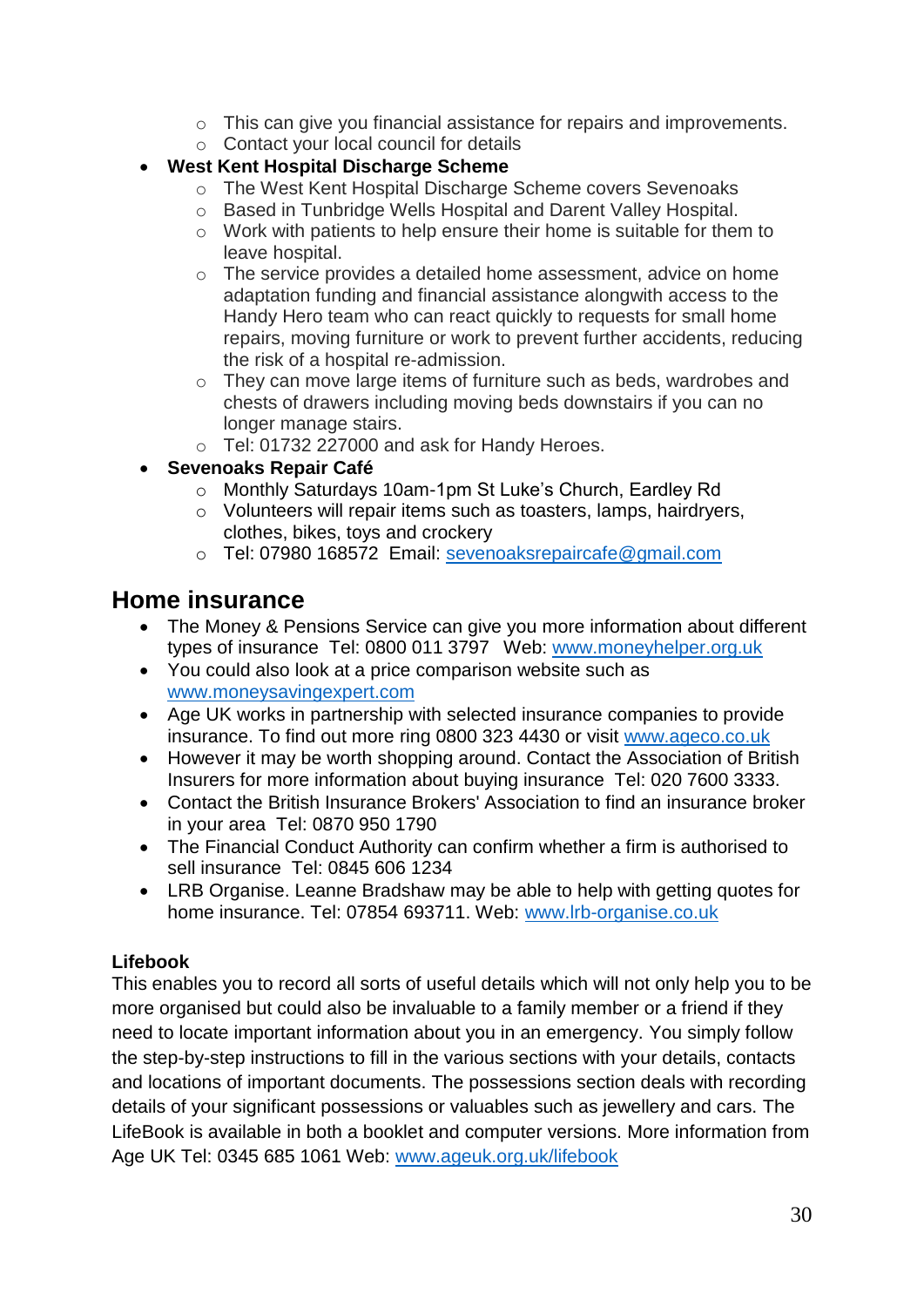## **Homelessness**

You can get publications on homelessness and finding private rented accommodation by ringing Age UK Tel: 0800 169 6565. The Homelessness Reduction Act 2018 means that a council still has to help you to find a home even if you not what they would call a priority. They cannot say that you have made yourself intentionally homeless. However this does not mean that they have to provide you with a home; simply that they have to help you to find one or help you to stay where you are. They can only refuse to help you if they can prove that there is a "deliberate and unreasonable refusal to co-operate" on your part. If they say this then you should seek help from:

- Citizens' Advice. Free phone advice Monday-Friday 9am-5pm. Some office appointments may be possible.
	- o Sevenoaks, Swanley, New Ash Green and Otford Tel: 0808 278 7810 o Edenbridge and Westerham Tel: 0808 278 7962
- INVOLVE. Advocacy and help representing your views. Tel: 03000 810005
- The Advocacy People (formerly SEAP). PO Box 375, Hastings TN34 9HU Tel: 0330 440 9000 Email: [info@theadvocacypeople.co.uk](mailto:info@theadvocacypeople.co.uk) Web: [www.theadvocacypeople.co.uk](http://www.theadvocacypeople.co.uk/) May be able to do home visits.

### **Bridge Trust**

Services for homeless people to prevent them from falling back into homelessness. Supports anyone between 18 and retirement. Tel: 01732 368363 Email: info@thebridgetrust.org.uk Web: www.thebridgetrust.org.uk

### **Citizens' Advice**

You can get advice if you are served with a notice seeking possession or a family member is unable to occupy the family home and is asked to leave. Their housing specialist is based at Tonbridge Castle, Castle St, Tonbridge. Tel: 0808 278 7810 Web: www.citizensadvice.org.uk/local/north-west-kent

### **Crosslight Advice**

Tel: 01732 300425 Email: [info@crosslightadvice.org](mailto:info@crosslightadvice.org) Web: [www.crosslightadvice.org](http://www.crosslightadvice.org/)

Crosslight Advice (formerly West Kent Debt Advice) can provide specialist rent arrears and debt advice to help prevent homelessness. They offer free face-to-face debt advice, financial education, practical assistance and ongoing support to anyone who needs it regardless of background, faith or circumstance. They are based at Vine Evangelical Church. You can also ask Age UK to refer you by contacting us on 01732 454108

### **Homeless Link**

Search for hostels and homelessness services. Tel: 020 7840 4430 Email: info@homelesslink.org.uk Web: www.homeless.org.uk

### **Lookahead**

Homelessness advice and supported housing for people with mental health needs, learning disabilities and autism. Tel: 020 7368 4600 Email: getintouch@lookahead.org.uk Web: www.lookahead.org.uk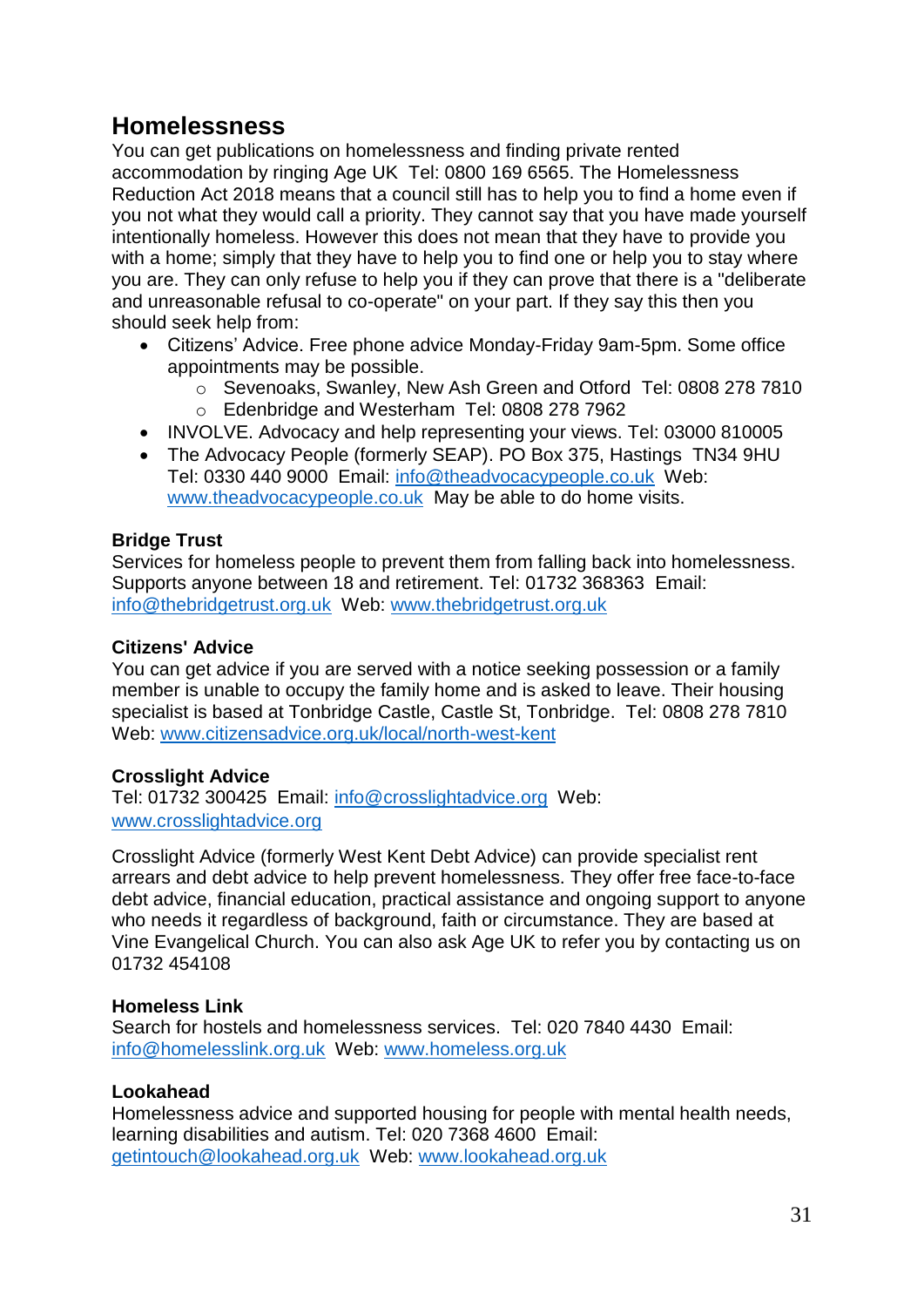### **Pathways to Independence**

Accommodation and support for single homeless people. Tel: 01634 819649 Web: [www.beyondhomelessness.org.uk](http://www.beyondhomelessness.org.uk/)

### **Porchlight**

Can provide support if you are on the streets, sleeping rough or just have nowhere to go and no-one to turn to about pressure in your life. Tel: 0800 567 7699, 01227 760078 Email: headoffice@porchlight.org.uk Web: www.porchlight.org.uk

### **Samaritans**

Can provide emotional support, day or night. Tel: 01892 532323 Text messages: 07725 909090 National helpline Tel: 08457 909090 Email: [jo@samaritans.org](mailto:jo@samaritans.org) Web: www.samaritans.org

### **Shelter**

Tel: 0808 800 4444 Web: [www.shelter.org.uk](http://www.shelter.org.uk/) Can help if you are worried about homelessness or staying with friends.

### **West Kent Mediation**

Can provide mediation sessions to resolve disputes. This could help to keep you in your home, allow you to return to your home or provide more time to find suitable alternative accommodation. Tel: 01732 469696 Web: www.wkm.org.uk

### **West Kent MIND**

Can provide wellbeing support if you are threatened with homelessness or recovering from losing your home or worrying that you could lose your home. Tel: 01732 744950 Web: www.westkentmind.org.uk

### **Your local council**

Free confidential advice is available from your local council. In addition, if you are on the streets or sleeping rough and it is freezing for several nights, your local council may have a responsibility to arrange a temporary place in a shelter for you. In Sevenoaks contact the council on 01732 227000.

## **Homesharing**

### **Supportmatch Homeshare Service**

Tel: 01604 905517, 07742 807677, 07847 072490, 020 3633 6066 Email: [info@supportmatch.co.uk](mailto:info@supportmatch.co.uk) Web: [www.supportmatch.co.uk](http://www.supportmatch.co.uk/)

This is a service where a householder who has a spare room offers it to a homesharer in exchange for 10 hours per week of companionship, overnight security and some practical help around your home. This could include domestic help such as cooking or shopping but does not include any personal care. Supportmatch charge the older person £99 per month and the homesharer £159 per month rent.

## **Landlords**

**Age UK**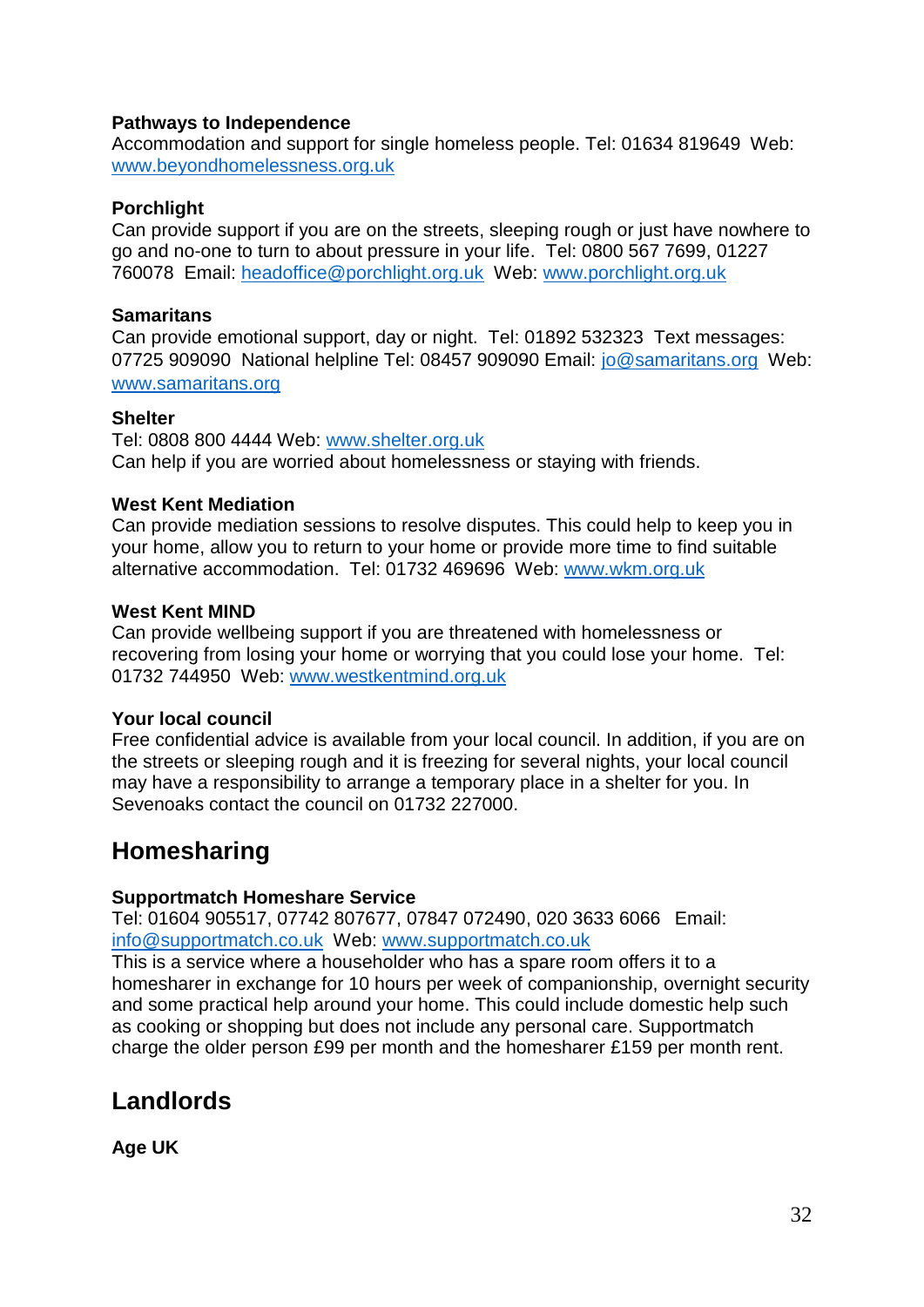You can get publications on finding private rented accommodation and tenants' rights by ringing Age UK Tel: 0800 169 6565

#### **Shelter**

Tel: 0808 800 4444 Web: [www.shelter.org.uk](http://www.shelter.org.uk/) Can help if you are having problems with your landlord

#### **Warm and healthy home visits**

Your local council can help tenants by liaising with landlords on repair issues. They will deal with problems informally where possible, but can enforce landlords to undertake works. In Sevenoaks contact the council on 01732 227000.

## **Moving furniture**

### **David & Paul**

David & Paul can help you move furniture in your home (such as moving a bed downstairs). You can reach them on 07979 872724. There may be other light removal firms who can offer similar services.

#### **Peabody Home Improvement Agency**

Tel: 0800 028 3172 Email: infohia@peabody.org.uk Web: www.peabody.org.uk/care-support

Health & Housing Co-ordinators may be able to provide assistance with moving beds or removing hoarded materials

#### **West Kent Hospital Discharge Scheme (Handy Heroes)**

Based in Tunbridge Wells Hospital and Darent Valley Hospital. Work with patients to help ensure their home is suitable for them to leave hospital. The service provides a detailed home assessment, advice on home adaptation funding and financial assistance alongwith access to the Handy Hero team who can react quickly to requests for small home repairs, moving furniture or work to prevent further accidents, reducing the risk of a hospital re-admission. They can move large items of furniture such as beds, wardrobes and chests of drawers including moving beds downstairs if you can no longer manage stairs. Tel: 01732 227000 and ask for Handy Heroes.

## **Moving home**

If you are on means-tested benefits you may be able to get a Budgeting Loan from the DWP Social Fund to help with removal costs

### **Coppards Removals**

Based in Bromley but cover Sevenoaks and West Kingsdown Tel: 01732 757797 and Westerham Tel: 01959 546514.

### **Robert Draper Ltd**

Removal firm based in Sevenoaks. Tel: 01732 452783 Web: [www.robertdraper.co.uk](http://www.robertdraper.co.uk/)

#### **Senior Services**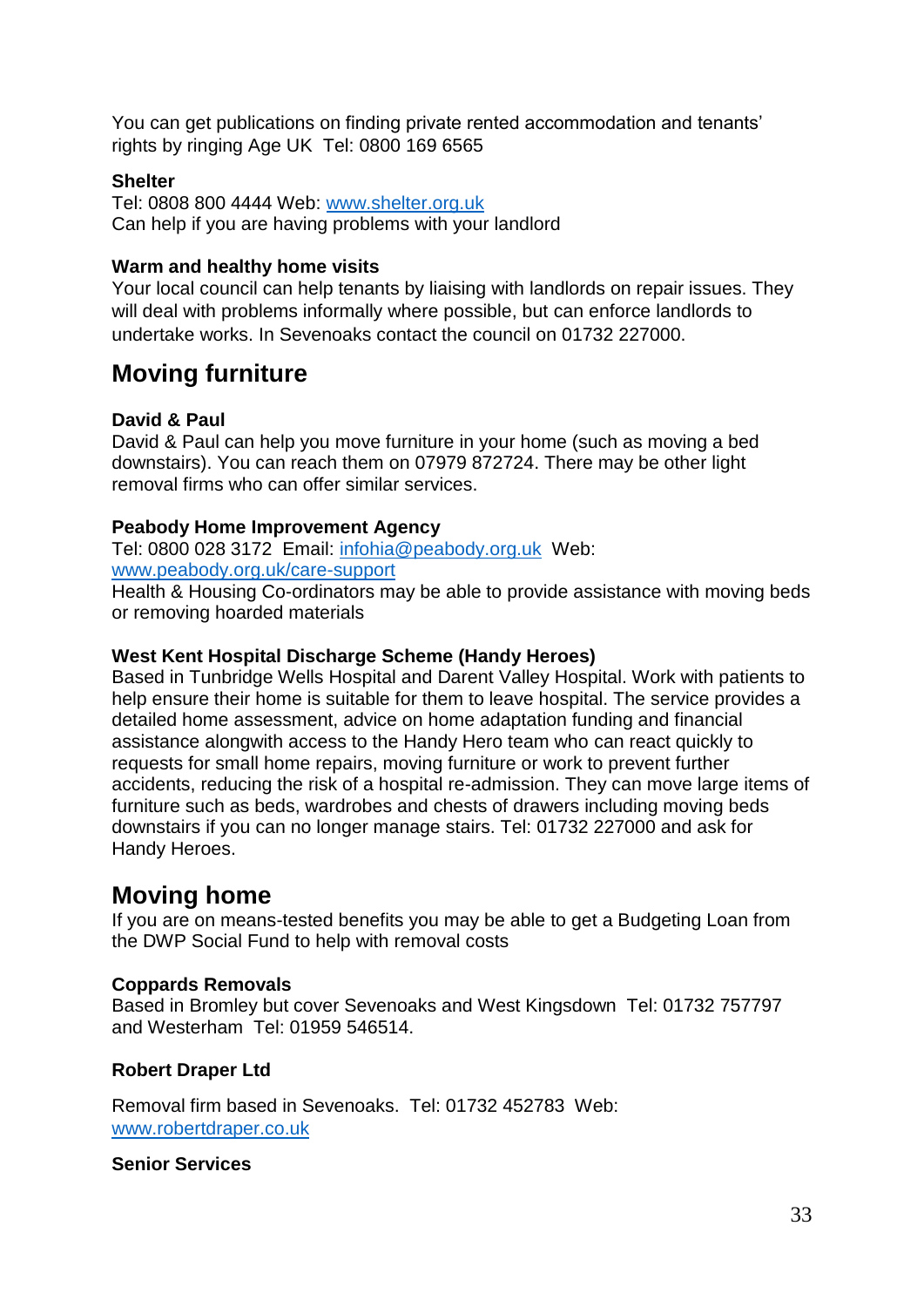Relocation service specialising in helping older people to move home. Tel: 07939 042805. Email: info@seniorservicesmanagement.co.uk Web: [www.seniorservicesmanagement.co.uk](http://www.seniorservicesmanagement.co.uk/)

### **Sevenoaks Removal Company**

Tel: 01732 414173, 07307 390002 Email: [removalssevenoakskent@outlook.com](mailto:removalssevenoakskent@outlook.com)  Web: [www.sevenoaksremovalcompany.co.uk](http://www.sevenoaksremovalcompany.co.uk/)

## **Neighbour disputes**

### **Community Safety Teams**

Contact the Community Safety Team at your local council to report anti-social behaviour, community safety issues or for crime prevention advice.

### **Kent County Council Community Wardens**

Can help to tackle low-level crime and anti-social behaviour, as well as offering advice, information and support. Tel: 07773 397131 Web: [www.kent.gov.uk](http://www.kent.gov.uk/)

### **West Kent Mediation**

Tel: 01732 469696 Email: [theoffice@wkm.org.uk](mailto:theoffice@wkm.org.uk) Web: www.wkm.org.uk Help resolve conflict and breakdown of relations between individuals, organisations and groups. Especially good for neighbour disputes such as noise, harassment, antisocial behaviour, verbal abuse, parking, children's behaviour, pets, gardens, fences & hedges. Free, confidential and impartial.

## **Renting**

### **Age UK**

You can get publications on finding private rented accommodation and security of tenure by ringing Age UK Tel: 0800 169 6565.

### **Crosslight Advice**

Tel: 01732 300425 Email: [info@crosslightadvice.org](mailto:info@crosslightadvice.org) Web: [www.crosslightadvice.org](http://www.crosslightadvice.org/)

Crosslight Advice (formerly West Kent Debt Advice) can provide specialist rent arrears and debt advice to help prevent homelessness. They offer free face-to-face debt advice, financial education, practical assistance and ongoing support to anyone who needs it regardless of background, faith or circumstance. They are based at Vine Evangelical Church. You can also ask Age UK to refer you by contacting us on 01732 454108

### **Shelter**

Tel: 0808 800 4444 Web: [www.shelter.org.uk](http://www.shelter.org.uk/) Can help if you are struggling to pay your rent.

### **Your local council**

If you are having difficulty paying your rent free confidential advice is available from your local council. In Sevenoaks contact the council on 01732 227000. You may be eligible for Housing Benefit.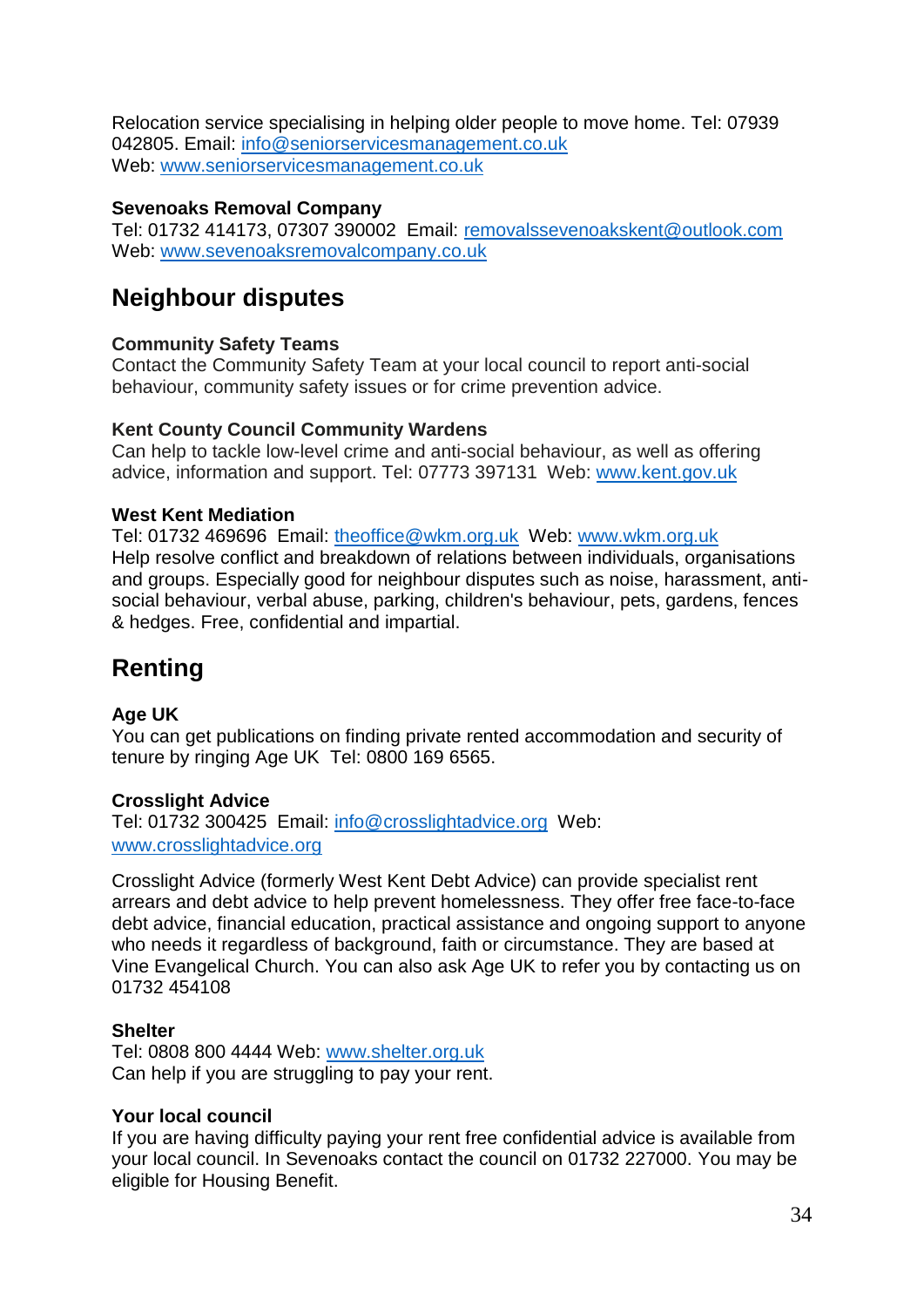## **Social housing**

### **Age UK**

You can get publications on council and housing association housing by ringing Age UK Tel: 0800 169 6565.

### **Kent Homechoice**

Manage the social housing register (council housing waiting list) on behalf of local authorities and housing associations. You can also approach your local housing association to get on it. Tel: 01732 749433, 749400. Email: [housing.options@wkha.org.uk](mailto:housing.options@wkha.org.uk) Web: www.kenthomechoice.org.uk

### **MOAT**

Housing association providing affordable homes and services for people in housing need. Tel: 0845 600 1006 Email: customer@moat.org.uk Web: www.moat.co.uk

### **West Kent Housing Association**

Provide homes in Kent for people who can't afford them on the open market. Tel: 01732 749000 Email: customerservices@wkha.org.uk Web: www.westkent.org

### **Your local council**

If you are having difficulty joining the housing register (waiting list) free confidential advice is available from your local council. In Sevenoaks contact the council on 01732 227000

## **Supported housing**

### **Avenues Group**

Supported living and housing for people who have learning disabilities, autism, acquired brain injuries, challenging behaviour and/or other multiple/complex needs. Tel: 0300 323 0405 Email: info@avenuesgroup.org.uk Web: www.avenuesgroup.org.uk

### **Kent Social Services**

If you need supported housing to live an independent life ask the Supported Housing Team for an assessment. Tel: 03000 416161 Email: social.services@kent.gov.uk Web: www.kent.gov.uk

### **Lookahead**

Homelessness advice and supported housing for people with mental health needs, learning disabilities and autism. Tel: 020 7368 4600 Email: getintouch@lookahead.org.uk Web: www.lookahead.org.uk

### **MacIntyre (Learning Disability Supported Housing)**

Supported living in Edenbridge for adults with learning disabilities and autism. Tel: 01908 230100 Email: hello@macintyrecharity.org Web: www.macintyrecharity.org

### **Rethink**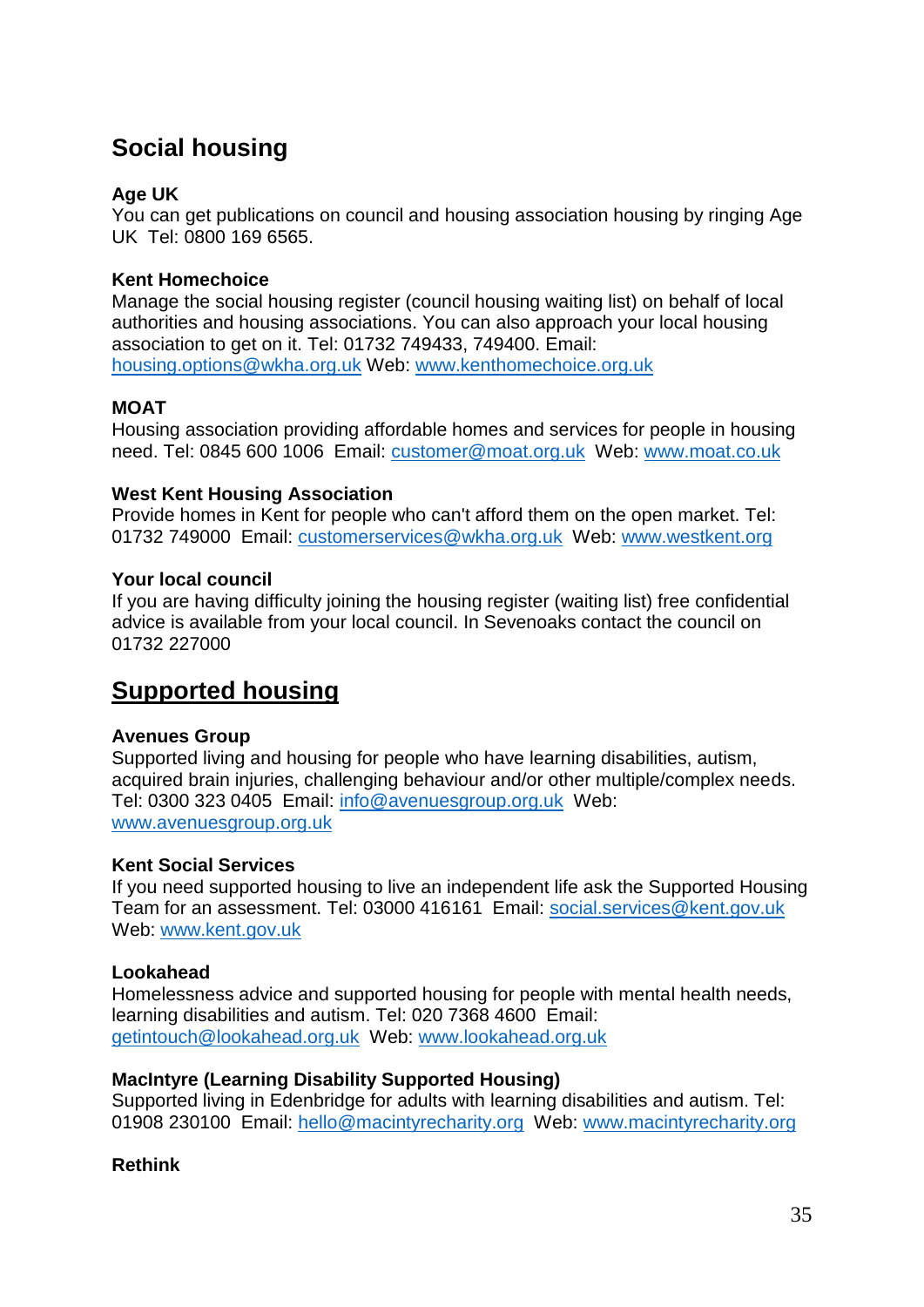Supported housing for people with mental health problems. Tel: 01732 742351, 01215 227007 Email: info@rethink.org Web: www.rethink.org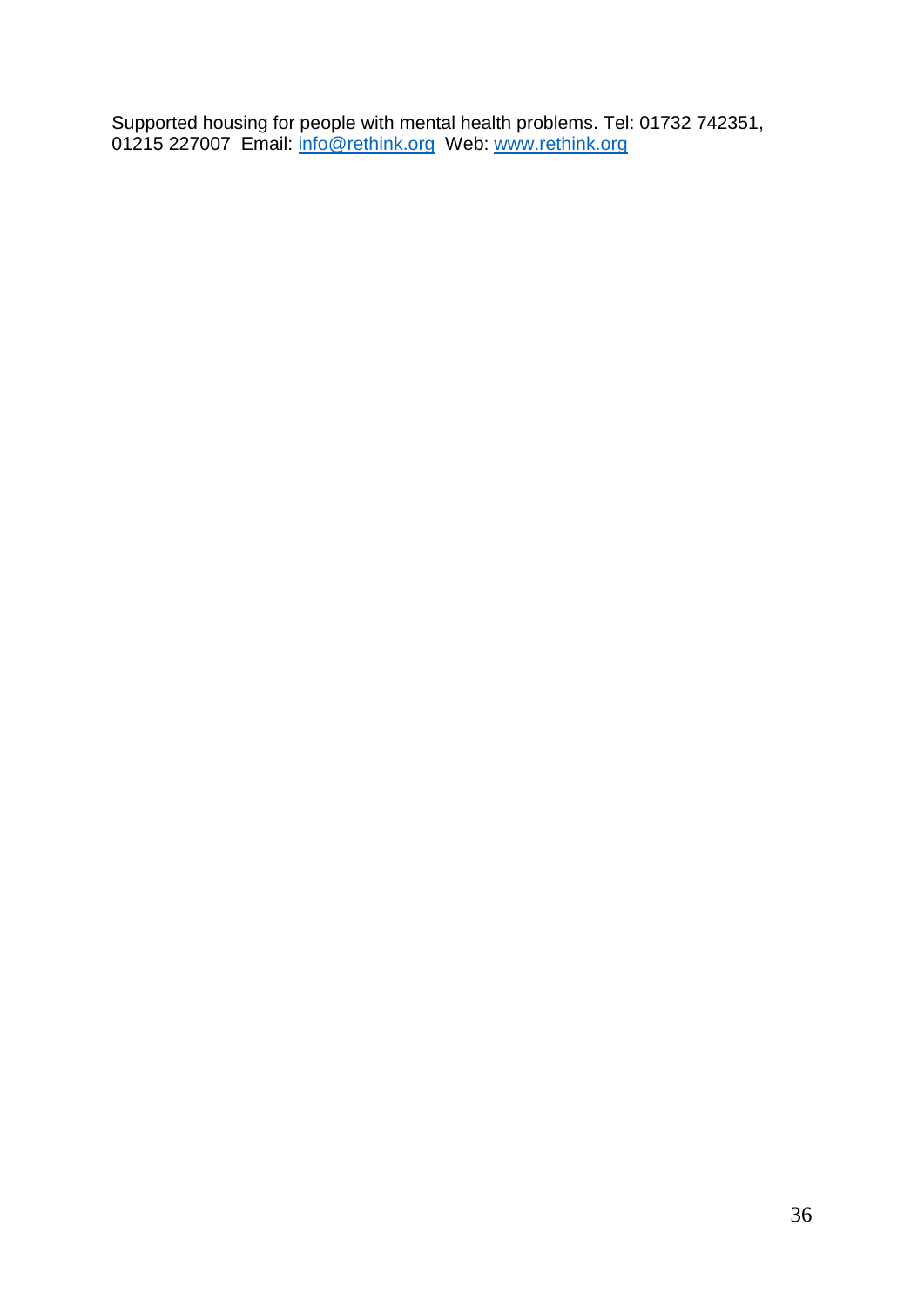| Index                              |                                   |
|------------------------------------|-----------------------------------|
| Adverse weather, 25                | Floods, 25                        |
| Advice, 4                          | Fordcombe, 12                     |
| Applying, 7                        | Fumes, 7                          |
| Autism, 31, 35                     | Handy Heroes, 30, 33              |
| Bat & Ball, 8                      | Help to Buy, 5                    |
| Behaviour issues, 35               | Holtye Common, 12                 |
| Blocked drains, 26                 | Home insurance, 30                |
| Brain injuries, 35                 | Homelessness, 31, 35              |
| Brasted, 9                         | Homesharing, 32                   |
| Bus services, 6                    | Hospital Discharge Scheme, 30, 33 |
| Buying (Sevenoaks), 21             | Hostels, 31                       |
| Care homes, 24                     | Housing advice, 5                 |
| Chiddingstone, 9                   | Housing associations, 35          |
| Chipstead, 10                      | Housing register, 5               |
| Cold Weather Payments, 28          | Housing waiting list, 35          |
| Council housing list, 35           | Information, 4                    |
| Cowden, 10                         | Insulation panels, 29             |
| Custom-build homes, 5              | Kemsing, 12                       |
| Dangerous structures, 6            | Kent Homechoice, 35               |
| Dangerous trees, 6                 | Knockholt, 13                     |
| Debt, 24, 31, 34                   | Landlords, 32                     |
| Decent Homes Grants, 29            | Learning disabilities, 31, 35     |
| Domestic abuse, 5, 6               | Leigh, 13                         |
| Dunton Green, 10                   | Licensing issues, 7               |
| Edenbridge, 11, 21                 | Lifebook, 30                      |
| Emergencies, 7                     | Low-cost home ownership, 6        |
| Empty homes, 25                    | Mental health needs, 31, 35       |
| Environmental health complaints, 7 | Mortgage repayments, 24           |
| Eviction, 5                        | Moving furniture, 30, 33          |
| Flooding, 7                        | Neighbour disputes, 34            |